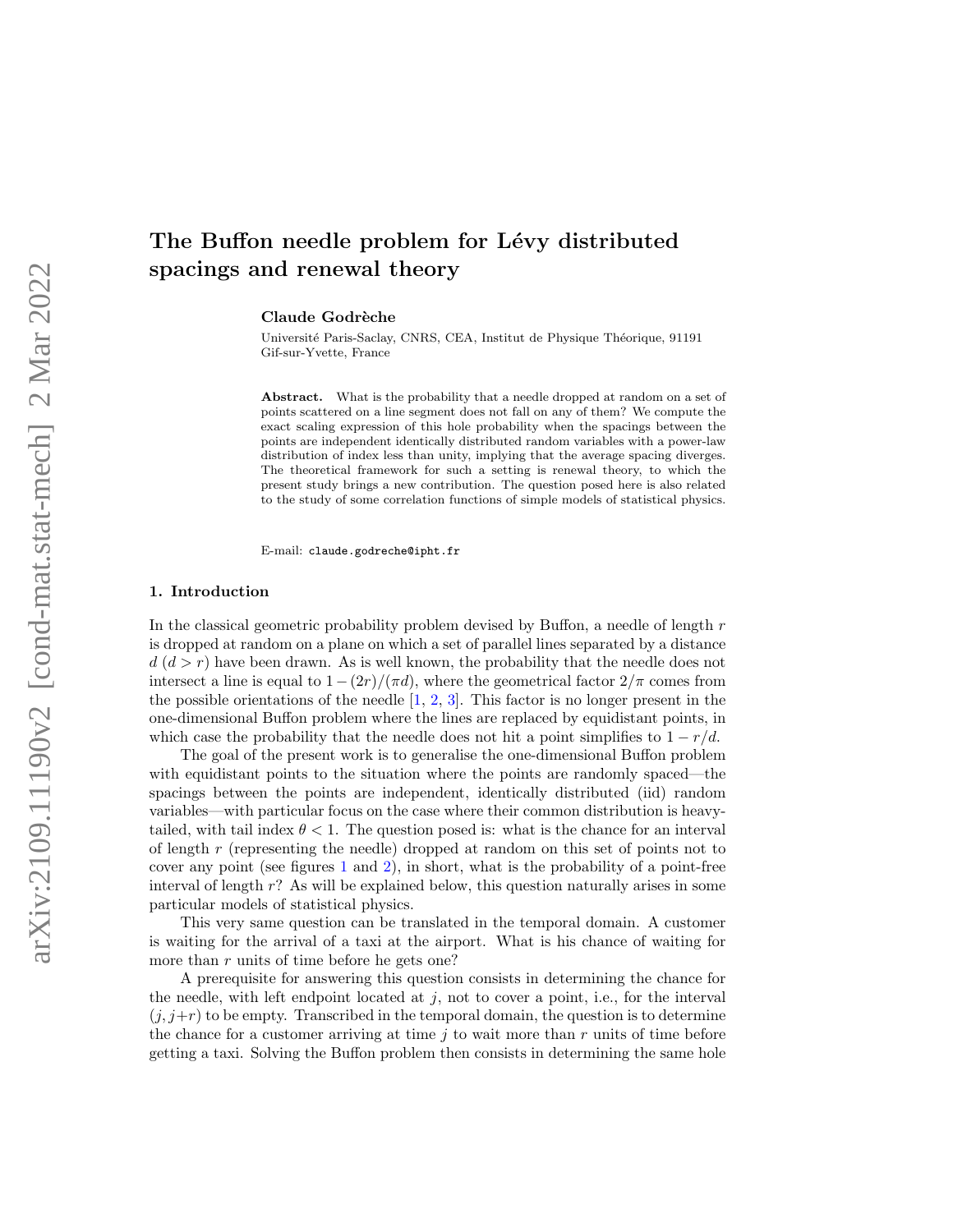probability when the interval of length  $r$  is placed uniformly at random on the line (see figures [1](#page-2-0) and [2\)](#page-2-1).

Whenever the distribution of spacings between the points equilibrates at large distance (or large time)—which requires its first moment to be finite—the answers to these questions are simple, as will be recalled below. However, when this distribution does not possess a finite first moment, i.e., when the average spacing between the points is infinite, the problem is more subtle. Studies on this topic can be found in [\[4\]](#page-19-3) for the *free* process, i.e., infinite to the right, as in figure [1,](#page-2-0) and in [\[5,](#page-19-4) [6,](#page-19-5) [7\]](#page-19-6) $\ddagger$  for the tied-down process, conditioned to a fixed (spatial or temporal) length L as in figure [2;](#page-2-1) that is, when the segment of length  $L$  is partitioned by a random number of iid intervals (see figure [2\)](#page-2-1).

The present work improves and completes these previous studies. For free renewal processes, the central result is the universal scaling form of the Buffon probability [\(3.31\)](#page-9-0). For tied-down renewal processes, the central results are the universal scaling function  $(4.16)$  from which the Buffon probability  $(4.20)$  ensues. The study made in [\[5\]](#page-19-4) only predicted the form of the scaling function in the two regimes of interest analysed in §[4.4](#page-12-0) and given by  $(4.18)$  and  $(4.19)$ . Together with [\[7\]](#page-19-6) the present study supersedes the analysis made in [\[6\]](#page-19-5).

The paper is structured as follows. Section [2](#page-1-1) gives the definitions of the renewal process under study, either with free or tied-down boundary conditions. Section [3](#page-4-0) gives a survey of known results on the probability of an empty interval for a free renewal process, from which the Buffon probability [\(3.31\)](#page-9-0) ensues. Section [4,](#page-10-0) which is the most important section of the present work, starts by deriving the general expression of the probability of an empty interval for a tied-down renewal process, then illustrates the formalism by examples of systems converging to equilibrium. The main results are contained in §[4.4,](#page-12-0) which gives the asymptotic analysis of the probability of an empty interval for distributions with power-law fall-off and tail index  $\theta < 1$ , for a tieddown renewal process, while §[4.5](#page-14-1) is devoted to a variant of the formalism. Section [5](#page-15-0) complements the body of the text. Section [6](#page-17-0) provides a discussion. Other complements can be found in the two appendices.

#### <span id="page-1-1"></span>2. Definition of the process

We consider the following point process whose definition can be indifferently given in the temporal or spatial domains. Events occur at the random epochs of time (or space coordinates)  $S_1, S_2, \ldots$ , from some origin  $S_0 = 0$ . When the intervals of time (space) between events,  $X_1 = S_1, X_2 = S_2 - S_1, \ldots$ , are independent and identically distributed random variables, the process thus formed is a *renewal process* [\[2,](#page-19-1) [10,](#page-20-0) [11,](#page-20-1) [12\]](#page-20-2). Hereafter we shall use synonymously the denominations events or renewals. We take the origin of time (space) on a renewal. The sum  $S_n$  therefore reads

<span id="page-1-2"></span>
$$
S_n = X_1 + \dots + X_n. \tag{2.1}
$$

The common distribution of the iid random variables  $X_1, X_2, \ldots$  is denoted by  $f(k) = \mathbb{P}(X = k)$  when X is discrete, and we keep the notation  $f(k)$  to designate the density when  $X$  is a continuous random variable. In the sequel we shall use both the discrete and continuum formalisms. Thus the variables  $j, k, r, L$  used below will stand

<span id="page-1-0"></span> $\ddagger$  The context around [\[6,](#page-19-5) [7\]](#page-19-6), as well as their connections to [\[8,](#page-19-7) [9\]](#page-19-8), where similar questions are tackled, are discussed in §[6.](#page-17-0)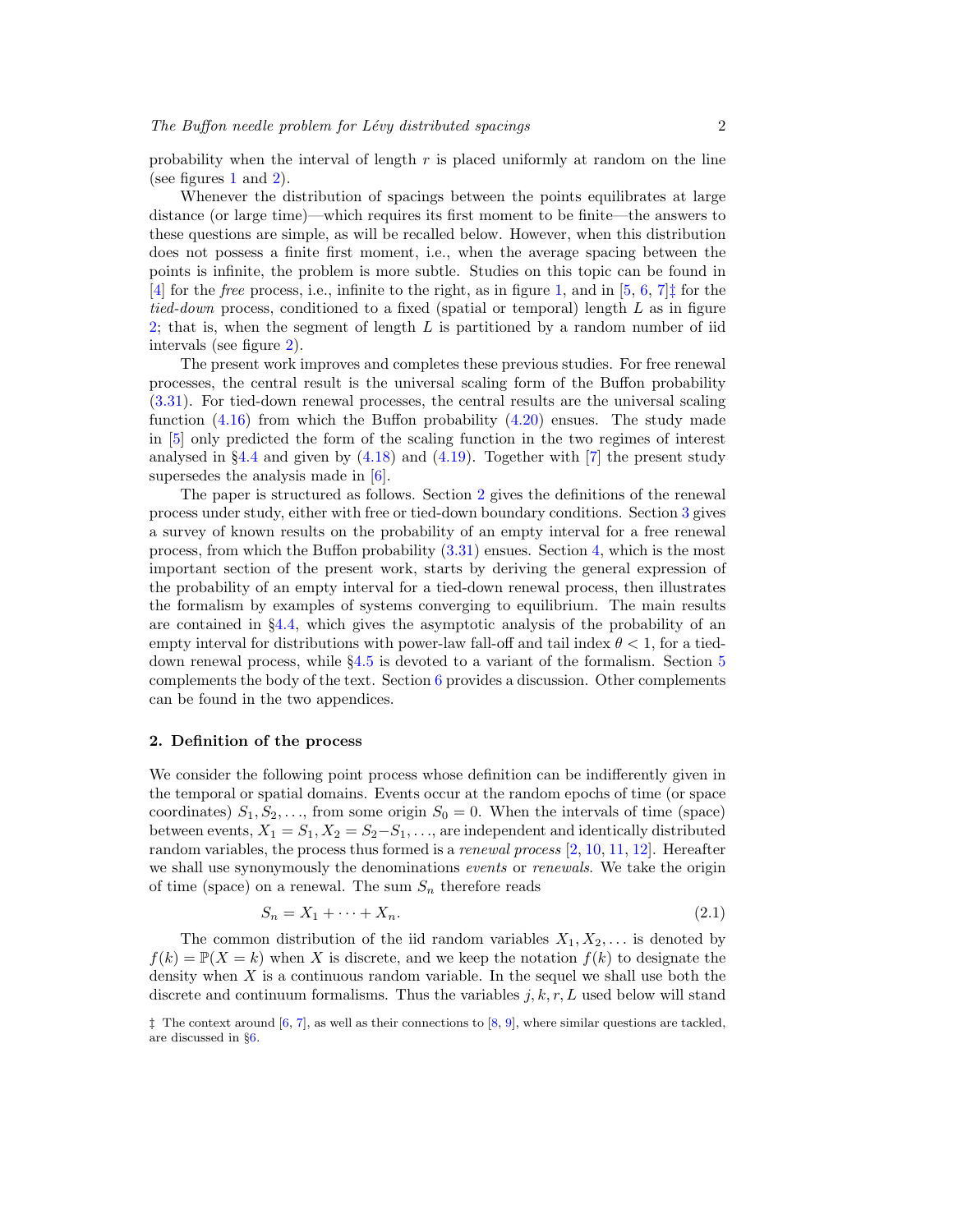

<span id="page-2-0"></span>Figure 1. Setting for a free renewal process. Point events (or renewals) are figured by red ticks on the (spatial or temporal) coordinate axis. Spacings between them are iid random variables. A needle of size  $r$  is dropped at random on the semi-infinite line. The first question is to determine the chance for the needle, with left endpoint located at j, not to cover a point, i.e., for the interval  $(j, j + r)$ to be empty. Transcribed in the temporal domain, the question is to determine the chance for a customer arriving at time  $j$  to wait more than  $r$  units of time before getting a taxi. Solving the Buffon problem then consists in determining the same hole probability when the interval of length  $r$  is placed uniformly at random on the line. In order to give a precise meaning to this question, the system is put in a box of size L.



<span id="page-2-1"></span>Figure 2. Setting for a tied-down renewal process. The same questions can be posed if the configurations in figure [1](#page-2-0) are conditioned by the presence of a renewal at  $L$ , or in other words, if the segment  $(0, L)$  is partitioned by a random number of intervals  $X_1, X_2, \ldots$ 

either for integers or for real numbers. The transcription of one formalism to another is easy.

The renewal process can be free, i.e., unbounded to the right as in figure [1,](#page-2-0) or tied-down [\[5,](#page-19-4) [13,](#page-20-3) [14,](#page-20-4) [15\]](#page-20-5), i.e., conditioned by the presence of a renewal at  $L$ , as in figure [2.](#page-2-1)

In the first case, denoting by  $N_j$  the random number of renewals between 0 and j, the epoch of the last renewal before  $j$  is

$$
S_{N_j}=X_1+\cdots+X_{N_j}.
$$

The backward recurrence-time  $B_j$  and forward recurrence-time  $E_j$  (or excess time)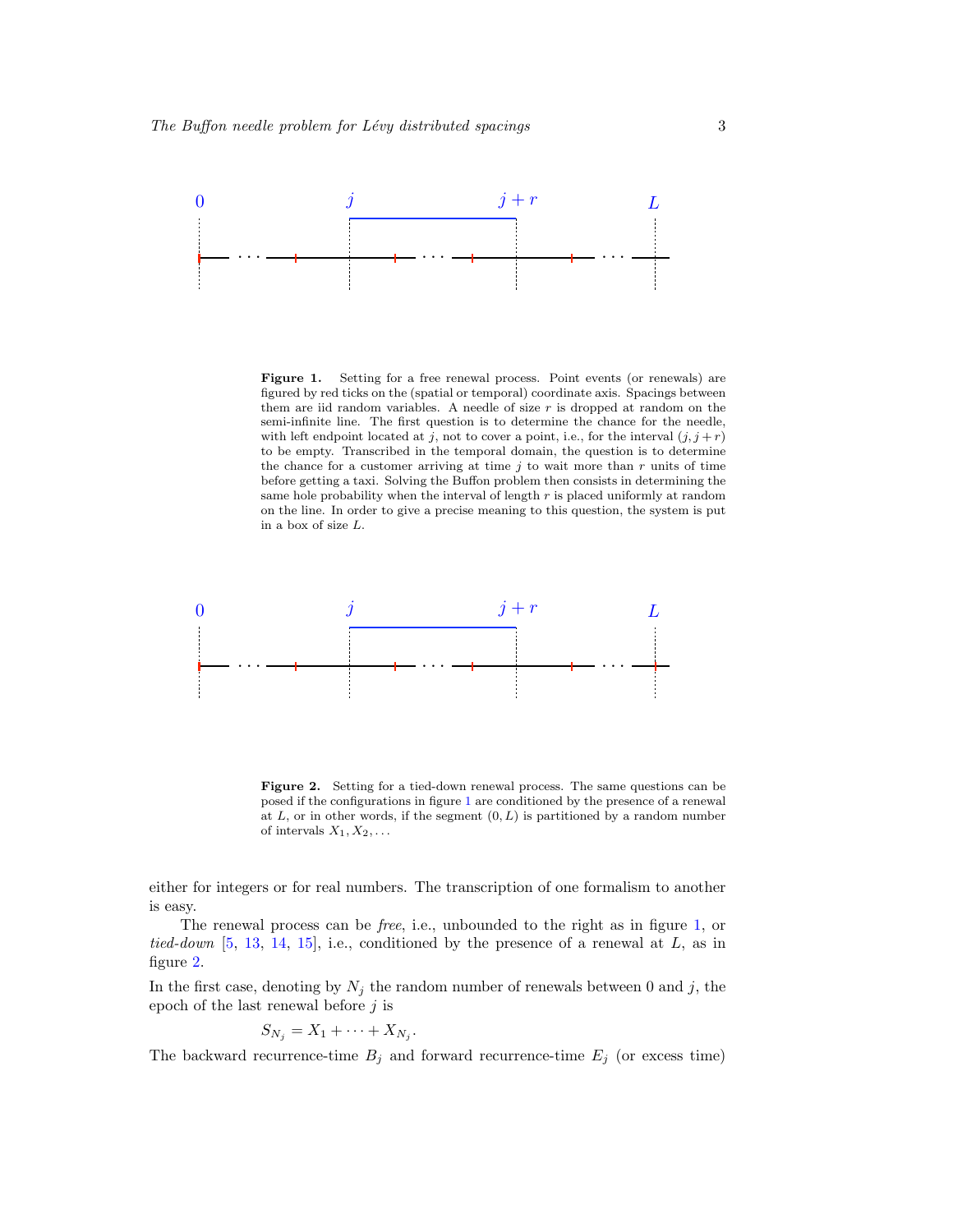are defined respectively as

<span id="page-3-1"></span>
$$
B_j = j - S_{N_j}, \qquad E_j = S_{N_j + 1} - j,\tag{2.2}
$$

and the interval straddling  $j$  is made of their sum,

<span id="page-3-3"></span>
$$
X_{N_j+1} = B_j + E_j = S_{N_j+1} - S_{N_j}.
$$
\n(2.3)

These definitions are illustrated in figure [3.](#page-3-0)

In the second case, i.e., if the intervals  $X_i$  are conditioned to sum up to the fixed length  $L$ , we have

<span id="page-3-2"></span>
$$
S_{N_L} = X_1 + \dots + X_{N_L} = L,\tag{2.4}
$$

i.e.,  $B_L = 0$ . The simplest realisation of such a process (in the temporal domain) is



<span id="page-3-0"></span>**Figure 3.** In renewal theory, considering  $j$  as a temporal coordinate,  $S_{N_j}$  is the epoch of the last event before  $j$ ,  $S_{N_j+1}$  is the epoch of the first event after  $j$ , and  $X_{N_j+1}$  is the time interval straddling j. The backward and forward recurrencetimes,  $B_j = j - S_{N_j}$  and  $E_j = S_{N_j+1} - j$ , are respectively the lapses of time between j and the last event, and between j and the next event.

the simple random walk, with steps  $\pm 1$ , starting and ending at the origin. The  $X_i$  are the time intervals between two returns of the walk at the origin. This walk is dubbed the *tied-down random walk* because it starts and ends at the origin  $[13, 10]$  $[13, 10]$ , or else the random walk bridge (see  $\S4$ ). Its continuous limit is the Brownian bridge, where now the intervals  $X_i$  are continuous random variables.

Such systems, made of a random number of iid intervals conditioned by the value of their sum, dubbed tied-down renewal processes, are naturally encountered in statistical physics. The model introduced in [\[16,](#page-20-6) [17\]](#page-20-7) is an example, corresponding to a particular choice of distribution  $f(k)$  with power-law tail  $(2.5)$ , (see [\[16,](#page-20-6) [17,](#page-20-7) [9,](#page-19-8) [7,](#page-19-6) [15\]](#page-20-5) for details). In the language of balls in boxes used in [\[16\]](#page-20-6), the system is made of a random number of boxes,  $N_L$ , with a fixed total number L of balls in them. The occupations of the boxes are the lengths of the intervals  $X_1, X_2, \ldots, X_{N_L}$ . These models belong to the broader class of linear models defined by Fisher in [\[18\]](#page-20-8), such as the Poland-Scherraga model [\[19,](#page-20-9) [20\]](#page-20-10) or models of wetting [\[21,](#page-20-11) [22\]](#page-20-12). As explained at the end of this paper, the probability of an empty interval is a key quantity to discuss correlations in such models.

We complete the definition of the process under study by some more details on the distribution of intervals  $f(k)$ . In what follows,  $f(k)$  will be either a narrow distribution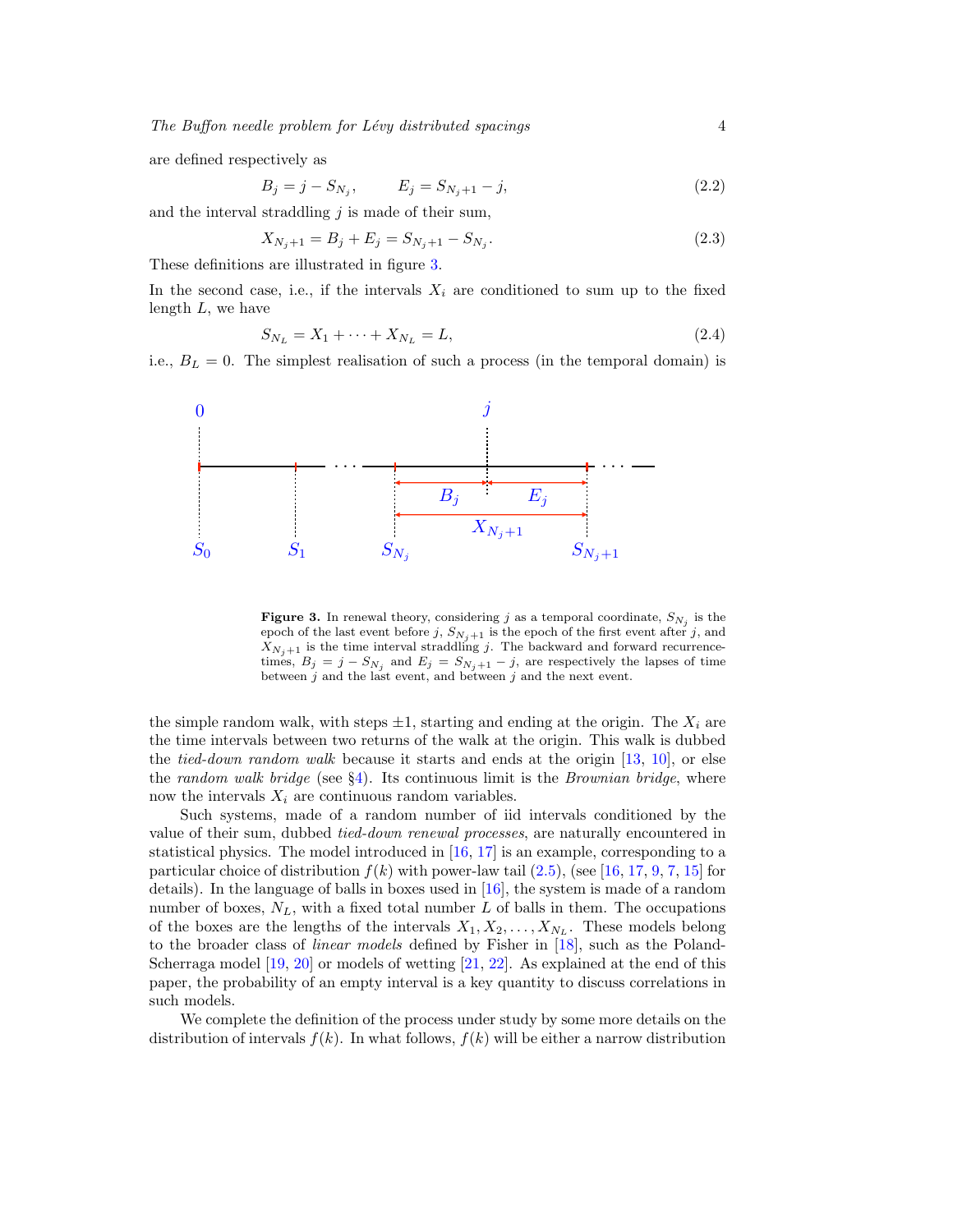with finite moments, or a broad distribution characterised by a power-law tail with index  $\theta$  and parameter c, or *Lévy distribution* for short [\[23\]](#page-20-13),

<span id="page-4-1"></span>
$$
f(k) \underset{k \to \infty}{\approx} \frac{c}{k^{1+\theta}}.\tag{2.5}
$$

If  $\theta < 1$  all moments of  $f(k)$  are divergent, while if  $1 < \theta < 2$ , the first moment  $\langle X \rangle$ is finite but higher moments are divergent, and so on. In Laplace space, where s is conjugate to  $k$ , for a narrow distribution we have (see [Appendix A](#page-18-0) for notations)

$$
\mathcal{L}_{k} f(k) = \hat{f}(s) = \langle e^{-sX} \rangle = \frac{1}{s \to 0} 1 - \langle X \rangle s + \frac{1}{2} \langle X^{2} \rangle s^{2} + \cdots
$$
 (2.6)

For a broad distribution, we have

$$
\hat{f}(s) \underset{s \to 0}{\approx} \begin{cases} 1 - |a|s^{\theta} & \theta < 1 \\ 1 - s\langle X \rangle + \dots + as^{\theta} & \theta > 1, \end{cases}
$$
\n(2.7)

with

<span id="page-4-4"></span>
$$
a = c \Gamma(-\theta). \tag{2.8}
$$

The parameter a is negative if  $0 < \theta < 1$ , positive if  $1 < \theta < 2$ , and so on.

## <span id="page-4-0"></span>3. Probability of an empty interval for a free renewal process

We start with a brief survey of some known results on the probability of an empty interval for a free renewal process (see figure [1\)](#page-2-0). The theory of renewal processes is a classics in probability theory [\[2,](#page-19-1) [10,](#page-20-0) [11,](#page-20-1) [12\]](#page-20-2). The survey presented below relies on the methods of [\[4\]](#page-19-3), which makes systematic usage of Laplace transforms. We give the main structure of the reasoning made in  $[4]$ , without repeating all the details of the calculations. We then infer the integrated Buffon probability, both at equilibrium and for nonequilibrium distributions with tail index  $\theta < 1$  (see [\(3.31\)](#page-9-0)). This material will allow to highlight the resemblances and differences between the free and tied-down processes.

## 3.1. Number of renewals between two arbitrary times

Consider the number of events  $N(j, r) = N_{j+r} - N_j$  occurring between j and  $j + r$ , and its probability distribution, denoted as

<span id="page-4-5"></span>
$$
p_n(j,r) = \mathbb{P}\left(N(j,r) = n\right). \tag{3.1}
$$

The time of occurrence of the *n*-th event, counted from time j, is denoted by  $T_n$ , with, by convention,  $T_0 = 0$ . By definition of the forward recurrence-time  $E_j$  (see [\(2.2\)](#page-3-1)), the first event after time j occurs at time  $T_1 = E_j$ , when counted from time j. Hence the time of occurrence of the n-th event between j and  $j + r$  reads

$$
T_n = E_j + X_2 + \cdots + X_n.
$$

Therefore,

<span id="page-4-2"></span>
$$
p_n(j,r) = \mathbb{P}(T_n < r < T_{n+1}).\tag{3.2}
$$

In particular, for  $n = 0$ , we have

<span id="page-4-3"></span>
$$
p_0(j,r) = \mathbb{P}(E_j > r) = \int_r^{\infty} d\ell f_E(j,\ell),
$$
\n(3.3)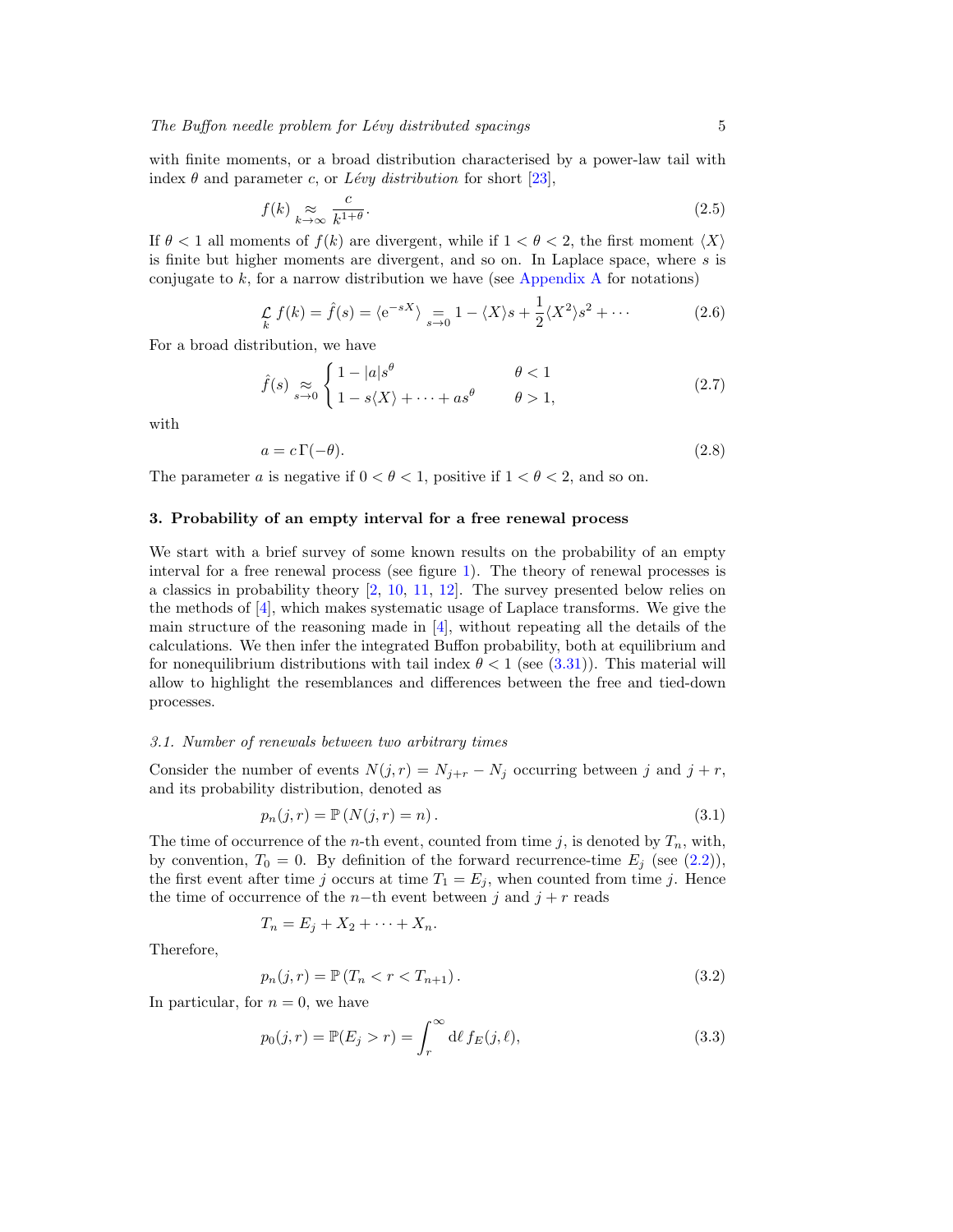where  $f_E(j, \ell)$  is the density of  $E_j$  (see [Appendix A](#page-18-0) for notations). In other words, the probability of an empty interval  $p_0(j, r)$  is the survival probability up to time  $j + r$ , counted from time  $i$ .

In Laplace space, where u is conjugate to r,  $(3.2)$  and  $(3.3)$  lead to [\[4\]](#page-19-3)

<span id="page-5-1"></span>
$$
\mathcal{L}_{r} p_{n}(j,r) = \hat{p}_{n}(j,u) = \hat{f}_{E}(j,u) \hat{f}(u)^{n-1} \frac{1 - \hat{f}(u)}{u} \qquad (n \ge 1),
$$
  

$$
\mathcal{L}_{r} p_{0}(j,r) = \hat{p}_{0}(j,u) = \frac{1 - \hat{f}_{E}(j,u)}{u}, \qquad (3.4)
$$

where  $\hat{f}_E(j, u)$  is the Laplace transform of  $f_E(j, \ell)$  with respect to  $\ell$  (see [Appendix A](#page-18-0) for notations). The Laplace transform of the latter with respect to  $j$  reads  $[4]$ 

<span id="page-5-2"></span>
$$
\hat{f}_E(s, u) = \frac{\hat{f}(u) - \hat{f}(s)}{s - u} \frac{1}{1 - \hat{f}(s)}.
$$
\n(3.5)

The implications of the results above are now discussed according to the nature of the distribution of intervals  $f(k)$ .

## <span id="page-5-5"></span>3.2. Probability of an empty interval at equilibrium

If the first moment  $\langle X \rangle$  of the distribution  $f(k)$  is finite, i.e., for narrow distributions of intervals or distributions with power-law tail  $(2.5)$  of index  $\theta > 1$ , the process reaches equilibrium at large distances (or long times) [\[4,](#page-19-3) [11,](#page-20-1) [12\]](#page-20-2), in particular,

<span id="page-5-0"></span>
$$
\lim_{j \to \infty} p_0(j, r) = (p_0)_{\text{eq}}(r). \tag{3.6}
$$

The answer to the Buffon problem ensues. Indeed, consider a large (time or space) interval  $L$  (see figure [1\)](#page-2-0), then the probability of an empty interval placed at random on the line is defined as the limit, when  $L \to \infty$  of

<span id="page-5-4"></span>
$$
P_0(r,L) = \frac{1}{L-r} \int_0^{L-r} \mathrm{d}j \, p_0(j,r). \tag{3.7}
$$

Using  $(3.6)$ , we obtain

$$
P_0(r) = \lim_{L \to \infty} P_0(r, L) = (p_0)_{\text{eq}}(r).
$$

At equilibrium, the two quantities  $(p_0)_{eq}(r)$  and  $P_0(r)$  are the same. This holds whether the process is free or conditioned by  $(2.4)$  since both j and L are sent to infinity.

Let us start with the simple example of an exponential distribution of time (space) intervals with  $f(k) = \lambda e^{-\lambda k}$ . Then [\(3.4\)](#page-5-1) and [\(3.5\)](#page-5-2) imply that

<span id="page-5-3"></span>
$$
f_E(j, \ell) = e^{-\lambda \ell},
$$
  
\n
$$
p_n(j, r) = e^{-\lambda r} \frac{(\lambda r)^n}{n!} \qquad (n \ge 0),
$$
\n(3.8)

which are independent of  $j$ , showing that the Poisson point process is at equilibrium at all times.

The explicit expression of  $(p_0)_{eq}(r)$  is given in [\(3.12\)](#page-6-0). In order to derive this expression we proceed as follows. For the forward recurrence-time, taking the limit of  $(3.5)$  for  $s \rightarrow 0$ , we get

$$
(\hat{f}_E)_{\text{eq}}(u) = \lim_{s \to 0} s \hat{f}_E(s, u) = \frac{1 - \hat{f}(u)}{\langle X \rangle u},
$$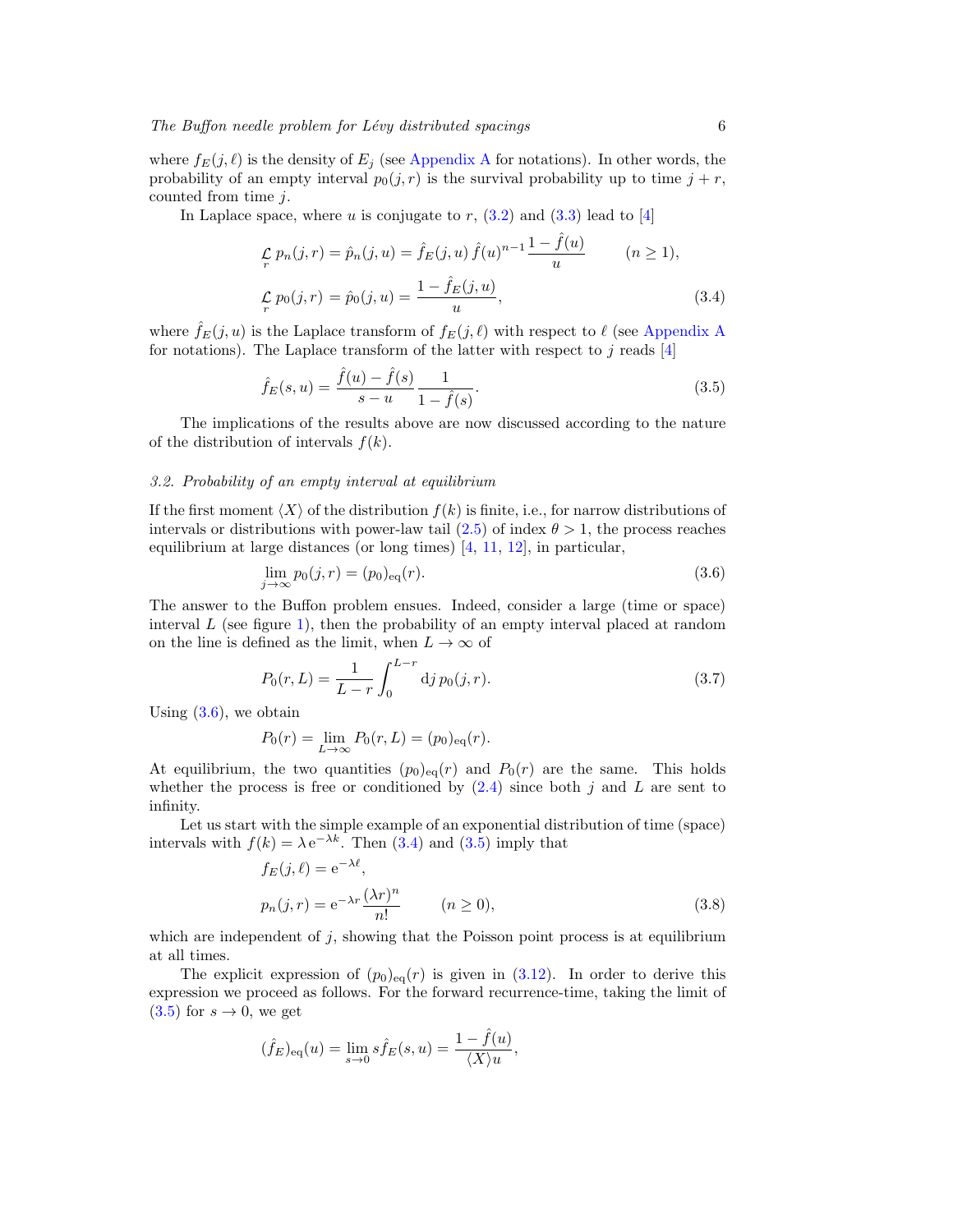yielding the classical result,

<span id="page-6-6"></span>
$$
(f_E)_{\text{eq}}(\ell) = \frac{1}{\langle X \rangle} \int_{\ell}^{\infty} dk f(k).
$$
 (3.9)

Therefore, from [\(3.4\)](#page-5-1),

<span id="page-6-1"></span>
$$
(\hat{p}_n)_{\text{eq}}(u) = (\hat{f}_E)_{\text{eq}}(u) \,\hat{f}(u)^{n-1} \frac{1 - \hat{f}(u)}{u} \qquad (n \ge 1), \tag{3.10}
$$

$$
(\hat{p}_0)_{\text{eq}}(u) = \frac{1 - (\hat{f}_E)_{\text{eq}}(u)}{u}.
$$
\n(3.11)

Thus, at equilibrium, the distribution of the random variable  $N(j, r)$  no longer depends on j. In particular, its average,  $\langle N(j, r) \rangle$  is equal to  $r/\langle X \rangle$ . By inversion of [\(3.11\)](#page-6-1), we get

$$
(p_0)_{\text{eq}}(r) = \int_r^{\infty} d\ell (f_E)_{\text{eq}}(\ell) = \int_r^{\infty} d\ell \frac{1}{\langle X \rangle} \int_{\ell}^{\infty} dk f(k).
$$

Changing the order of the integrations, one finally finds

<span id="page-6-0"></span>
$$
(p_0)_{\text{eq}}(r) = \frac{1}{\langle X \rangle} \int_r^{\infty} dk f(k)(k - r).
$$
 (3.12)

This result can be recovered by the following alternative reasoning. We first note that, at equilibrium, the density of  $X_{N_j+1}$ , the interval straddling j (see figure [3\)](#page-3-0), reads

<span id="page-6-2"></span>
$$
(f_{X_{N_j+1}})_{\text{eq}}(k) = \frac{k f(k)}{\langle X \rangle}.
$$
\n(3.13)

The result  $(3.13)$  has a simple derivation (see, e.g.,  $\S5.1$ ). This distribution is dubbed the length-biased sampling of  $f(k)$  [\[11\]](#page-20-1). Its interpretation is that if one samples intervals from the distribution  $f(k)$ , the probability of selecting any one of them is proportional to its size. The fact that the distribution of the interval straddling  $j$ is not the same as the distribution  $f(k)$  of a generic interval  $X_1, X_2, \ldots$ , entails the *inspection paradox* [\[2\]](#page-19-1) (see §[5.1\)](#page-15-1). Now, taking the average, with this distribution, of the ratio of the available space for the needle to the total length interval, we infer that

<span id="page-6-3"></span>
$$
(p_0)_{\text{eq}}(r) = \int_r^{\infty} dk \, (f_{X_{N_j+1}})_{\text{eq}}(k) \, \frac{k-r}{k}.
$$
 (3.14)

Using now  $(3.13)$  in  $(3.14)$  reproduces  $(3.12)$ .

The transcription of these expressions for discrete random variables is straightforward, in particular,

<span id="page-6-4"></span>
$$
(p_0)_{\text{eq}}(r) = \frac{1}{\langle X \rangle} \sum_{k \ge r} f(k)(k - r).
$$
 (3.15)

Let us illustrate the preceding analysis on simple examples.

(a) Coming back to the exponential distribution  $f(k) = \lambda e^{-\lambda k}$ , and using [\(3.12\)](#page-6-0) we instantly get

$$
(p_0)_{\text{eq}}(r) = e^{-\lambda r},
$$

in accord with  $(3.8)$ . We note that, for microscopic values of r, we have

<span id="page-6-5"></span>
$$
(p_0)_{\text{eq}}(r) \underset{r \to 0}{\approx} 1 - \frac{r}{\langle X \rangle},\tag{3.16}
$$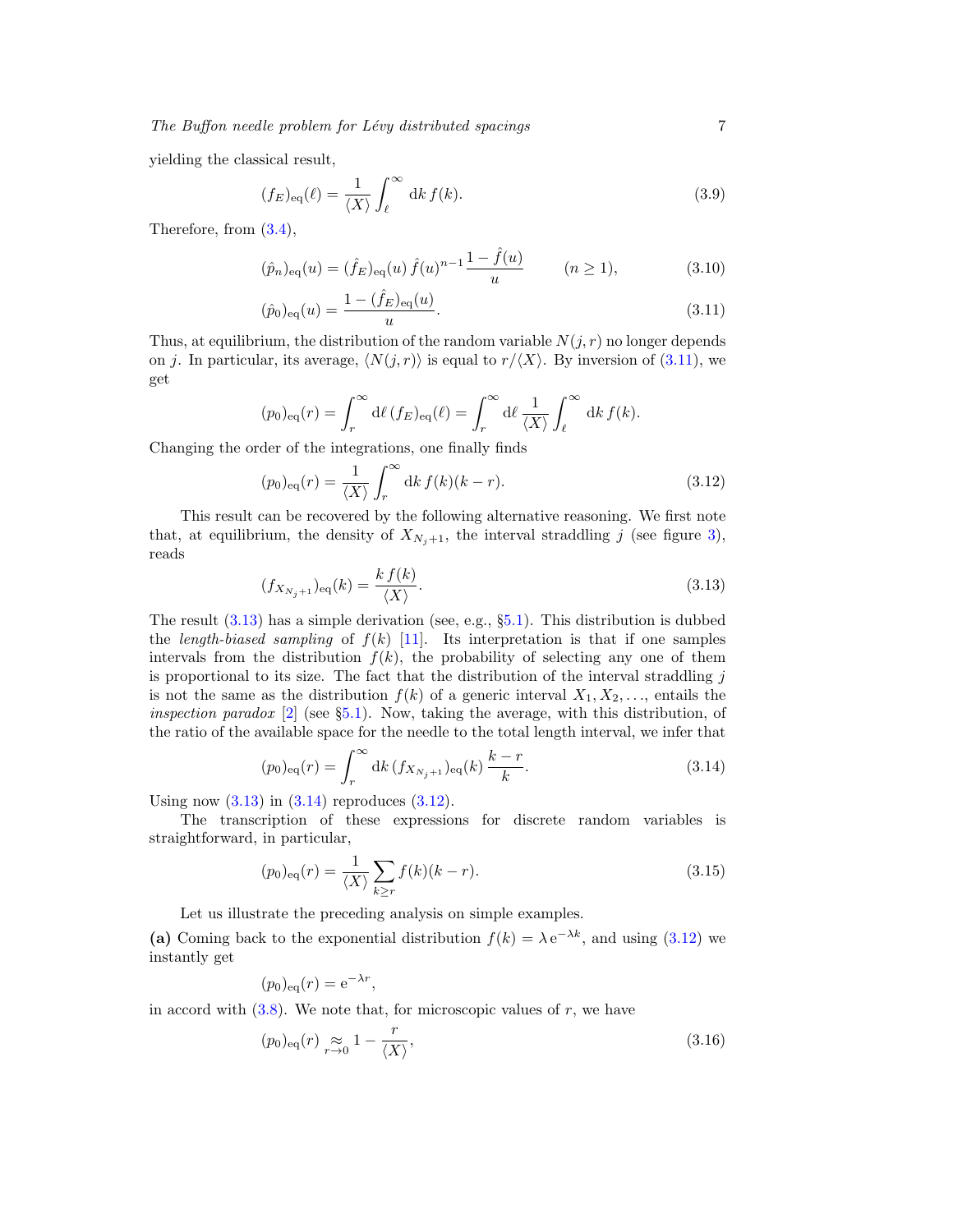with  $\langle X \rangle = 1/\lambda$ .

(b) Let us now consider a geometric distribution of points, which is the discrete version of the previous example. Starting from some origin, let us mark the integer points as renewal events with probability p. Let X be the number of unmarked points before the first marked point. Its distribution is

$$
f(k) = \mathbb{P}(X = k) = p q^{k-1},
$$

where  $q = 1 - p$  and  $k = 1, 2, \ldots$  Thus  $\langle X \rangle = 1/p$ . Applying [\(3.15\)](#page-6-4) leads to

<span id="page-7-0"></span>
$$
(p_0)_{\text{eq}}(r) = q^r,\tag{3.17}
$$

which is simply the probability that  $r$  consecutive points are unmarked. Since  $r$  is an integer, the analogue of  $(3.16)$  can be obtained by taking the limit of  $(3.17)$  in the regime where  $p = 1/\langle X \rangle$  is small.

(c) For a uniform distribution  $\mathcal{U}(0, 2d)$ , such that  $\langle X \rangle = d$ , [\(3.12\)](#page-6-0) gives

$$
(p_0)_{\text{eq}}(r) = \left(1 - \frac{r}{2d}\right)^2 = 1 - \frac{r}{d} + \frac{r^2}{4d^2}.
$$

(d) We now consider broad distributions of intervals [\(2.5\)](#page-4-1) with tail index  $\theta > 1$ . First, [\(3.9\)](#page-6-6) implies

$$
(f_E)_{\text{eq}}(\ell) \underset{\ell \to \infty}{\approx} \frac{c}{\theta \langle X \rangle} \frac{1}{\ell^{\theta}}.
$$
\n(3.18)

Then, in the stationary regime  $1 \ll r \ll j$ , [\(3.12\)](#page-6-0) yields

<span id="page-7-1"></span>
$$
(p_0)_{\text{eq}}(r) \approx \frac{c}{\theta(\theta - 1)\langle X \rangle} \frac{1}{r^{\theta - 1}}.
$$
\n(3.19)

In the scaling regime where j and r are large and comparable, using  $(3.4)$  and  $(3.5)$ , we obtain

$$
\hat{p}_0(s, u) \approx \frac{a}{\langle X \rangle} \frac{s^{\theta - 1} - u^{\theta - 1}}{s(s - u)},
$$

where a is defined in  $(2.8)$ , which by inversion yields [\[4\]](#page-19-3),

<span id="page-7-2"></span>
$$
p_0(j,r) \approx \frac{c}{\theta(\theta-1)\langle X\rangle} \left(\frac{1}{r^{\theta-1}} - \frac{1}{(j+r)^{\theta-1}}\right). \tag{3.20}
$$

For  $1 \ll r \ll j$  we recover the equilibrium expression [\(3.19\)](#page-7-1), while for  $1 \ll j \ll r$  we obtain

$$
p_0(j,r) \approx \frac{c}{\theta \langle X \rangle} \frac{j}{r^{\theta}}.
$$

(e) As can be seen on the three examples (a), (b), (c), whenever  $r/\langle X \rangle \ll 1$ , the hole probability  $(p_0)_{eq}(r) \approx 1 - r/\langle X \rangle$ , which is the same behaviour as for equally spaced points (with  $d = \langle X \rangle$ ). Example (d) does not allow to decide on the matter since only the tail of  $f(k)$  is given. Let us therefore consider an explicit example where the distribution  $f(k)$  of the random spacing X is known for all values of its argument. We take  $X = U^{-1/\theta}$  where U is a uniform random variable  $\mathcal{U}(0, 1)$ , hence  $X \geq 1$ . So, for  $k < 1, f(k) = 0$  and for  $k \geq 1, (k \in \mathbb{R}),$ 

$$
f(k) = \frac{\theta}{k^{1+\theta}},
$$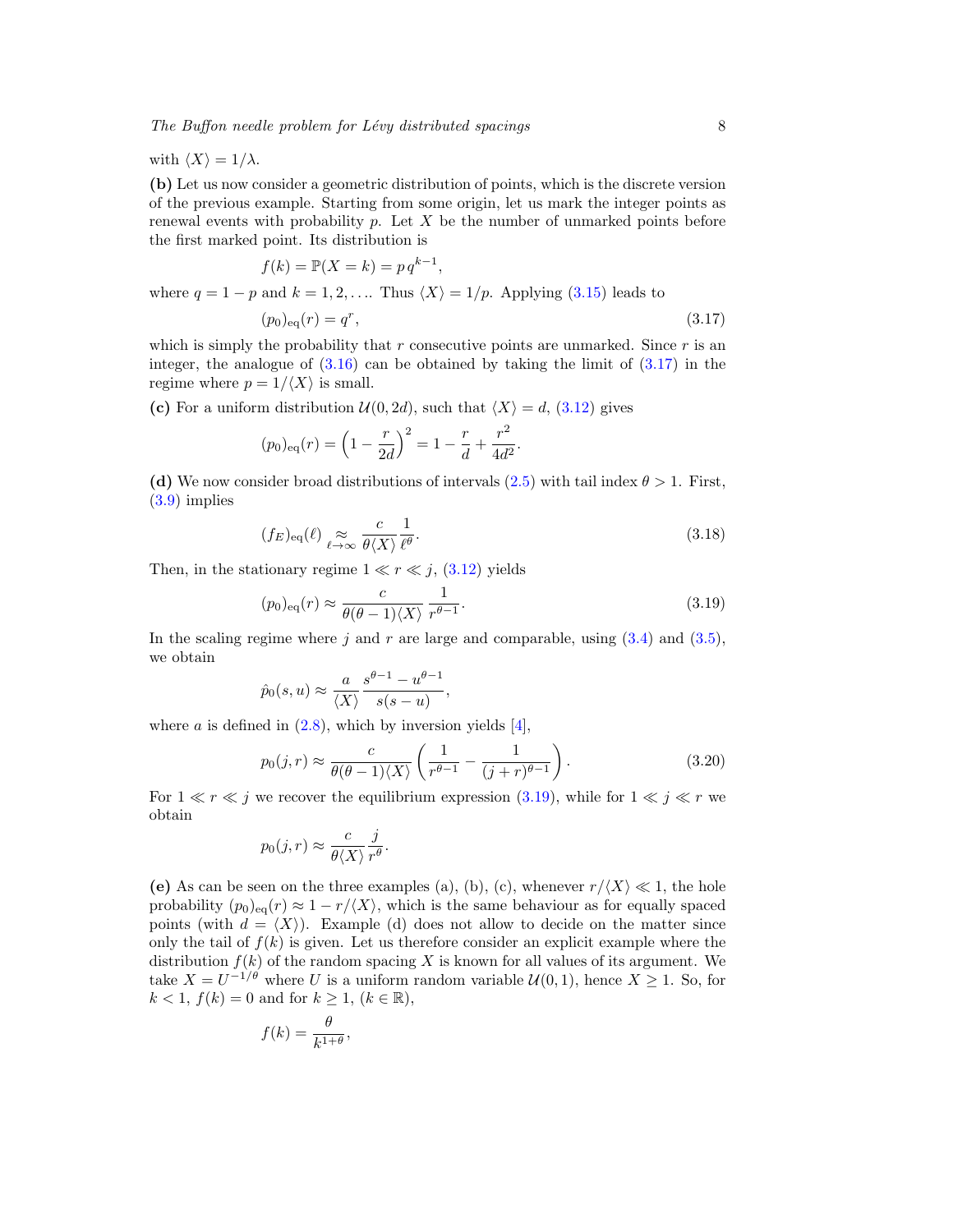# $The$  Buffon needle problem for Lévy distributed spacings  $9$

with mean  $\langle X \rangle = \theta/(\theta - 1)$ . Using [\(3.12\)](#page-6-0), we get

$$
(p_0)_{\text{eq}}(r) = \begin{cases} 1 - \frac{r}{\langle X \rangle} & 0 \le r \le 1 \\ \frac{1}{\theta r^{\theta - 1}} & r \ge 1. \end{cases}
$$

This result confirms the general behaviour of  $(p_0)_{eq}(r)$  for  $r/\langle X \rangle \ll 1$ . The last line reproduces the right side of  $(3.19)$ .

## 3.3. Broad distributions of intervals with index  $\theta < 1$

For such distributions the system is never at equilibrium. This is manifested by the fact that at long distances the system becomes self-similar.

#### Hole probability in the scaling regime

We start by a reminder (see [\[4\]](#page-19-3)). In the scaling regime where j, r and  $\ell$  are large and comparable, we have, from  $(3.5)$  (see [Appendix A](#page-18-0) for notations),

<span id="page-8-3"></span>
$$
\lim_{j \to \infty} f_{j^{-1}E}(x) = \frac{\sin \pi \theta}{\pi} \frac{1}{x^{\theta}(1+x)} \qquad (0 < x < \infty), \tag{3.21}
$$

thus, according to [\(3.3\)](#page-4-3),

<span id="page-8-0"></span>
$$
p_0(j,r) \approx \frac{\sin \pi \theta}{\pi} \int_{r/j}^{\infty} dx \frac{1}{x^{\theta}(1+x)} = \int_0^{j/(j+r)} dx \,\beta_{\theta,1-\theta}(x)
$$
  
= 
$$
\frac{\sin \pi \theta}{\pi} B\left(\frac{j}{j+r}; \theta, 1-\theta\right)
$$
  
= 
$$
1 - \frac{\sin \pi \theta}{\pi} B\left(\frac{r}{j+r}; 1-\theta, \theta\right),
$$
 (3.22)

where the beta distribution is defined as

$$
\beta_{a,b}(x) = \frac{\Gamma(a+b)}{\Gamma(a)\Gamma(b)} x^{a-1} (1-x)^{b-1},
$$

and  $B(.)$  is the incomplete beta function

<span id="page-8-2"></span>
$$
B(z; a, b) = \int_0^z dx \, x^{a-1} (1-x)^{b-1}.
$$
\n(3.23)

For example, for  $\theta = \frac{1}{2}$ ,

$$
p_0(j,r) \approx 1 - \frac{2}{\pi} \arcsin\sqrt{\frac{r}{j+r}}.\tag{3.24}
$$

Moreover, in the same scaling regime  $1 \ll j \sim r$ , the mean number of events occurring between j and  $j + r$  reads [\[4\]](#page-19-3),

<span id="page-8-1"></span>
$$
\langle N(j,r) \rangle \approx \frac{\sin \pi \theta}{\pi c} \left( (j+r)^\theta - j^\theta \right). \tag{3.25}
$$

A consequence of [\(3.22\)](#page-8-0) and [\(3.25\)](#page-8-1) is that, in the regime of short separations  $(1 \ll r \ll j)$ , the probability of finding an event between j and  $j + r$  goes to zero, i.e.,  $p_0(j, r) \rightarrow 1$ . In other words, in order to have a chance to observe a renewal, one has to wait a duration r of order j. The intuitive explanation is that, as j is growing, larger and larger intervals of time  $k$  may appear. The density of events at large times is therefore decreasing (see  $[2, \text{ vol } 1 \text{ p. } 322]$ ). These observations can be made more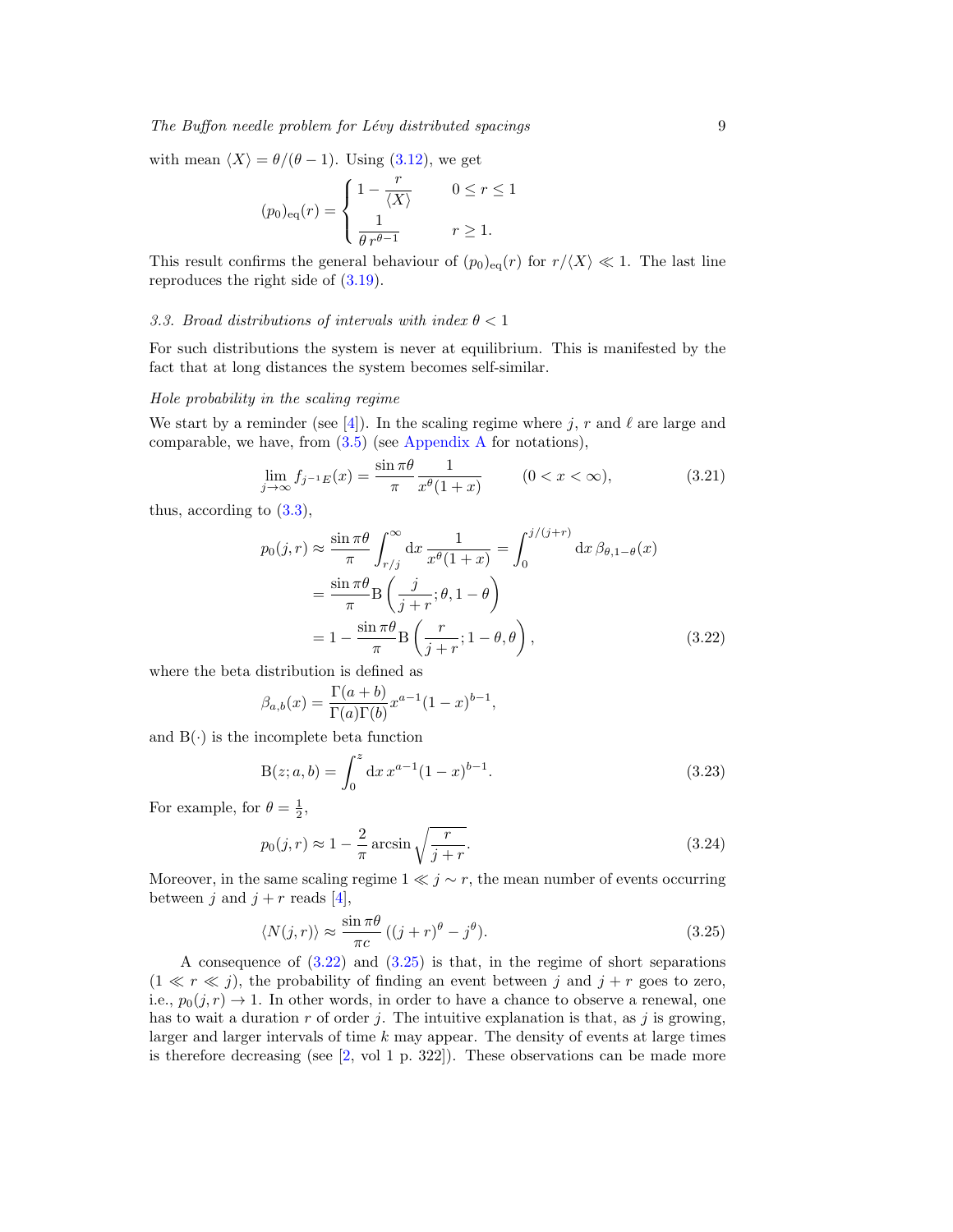precise by noting, firstly, that in the regime of short separations  $(1 \ll r \ll j)$  [\(3.22\)](#page-8-0) yields

<span id="page-9-1"></span>
$$
p_0(j,r) \approx 1 - \frac{\sin \pi \theta}{\pi (1 - \theta)} \left(\frac{r}{j}\right)^{1 - \theta},\tag{3.26}
$$

and, secondly, that the mean density of events between j and  $j + r$  has, in the same regime, the expression

<span id="page-9-3"></span>
$$
\frac{\langle N(j,r) \rangle}{r} \approx \frac{\theta \sin \pi \theta}{\pi c} \frac{1}{j^{1-\theta}}.
$$
\n(3.27)

On the other hand, in the opposite regime of large separations between  $j$  and  $j + r$   $(1 \ll j \ll r)$ ,  $(3.22)$  yields the aging form

<span id="page-9-2"></span>
$$
p_0(j,r) \approx \frac{\sin \pi \theta}{\pi \theta} \left(\frac{j}{r}\right)^{\theta}.
$$
\n(3.28)

To summarise,

<span id="page-9-4"></span>
$$
\lim_{r \to \infty} p_0(j, r) = 0 \quad \forall j \text{ finite},
$$
  

$$
\lim_{j \to \infty} p_0(j, r) = 1 \quad \forall r \text{ finite}.
$$
 (3.29)

This behaviour was dubbed *weak ergodicity breaking* in  $[24, 25]$  $[24, 25]$ , in the sense that 'true ergodicity breaking only sets in after infinite waiting time', i.e.,  $j \to \infty$  in the present context.

This ends the survey on the hole probability for free renewal processes. We are now in position to derive the new result given in  $(3.31)$ .

## The Buffon probability

Finally the answer to the Buffon problem consists in estimating the integral [\(3.7\)](#page-5-4) in the regime  $1 \ll r \sim L$ . Introducing the scaling variables

$$
x = \frac{j}{L}, \quad y = \frac{r}{L},
$$

and using  $(3.22)$ , we obtain the scaling form

<span id="page-9-5"></span>
$$
P_0(r,L) \approx C(y) = \frac{\sin \pi \theta}{\pi} \frac{1}{1-y} \int_0^{1-y} dx \, \mathrm{B}\left(\frac{x}{x+y}; \theta, 1-\theta\right), \quad (3.30)
$$

which, after some algebra, yields the universal result

<span id="page-9-0"></span>
$$
C(y) = \frac{\sin \pi \theta}{\pi} \frac{1}{1 - y} \left( B(1 - y; \theta, 1 - \theta) - \frac{y^{1 - \theta} (1 - y)^{\theta}}{\theta} \right).
$$
 (3.31)

For instance, for  $\theta = 1/2$ , we have

$$
C(y) = \frac{2}{\pi} \left( \frac{\arccos\sqrt{y}}{1-y} - \sqrt{\frac{y}{1-y}} \right).
$$

For  $y \rightarrow 0$ , [\(3.31\)](#page-9-0) yields

$$
C(y) \approx 1 - \frac{\sin \pi \theta}{\pi \theta (1 - \theta)} y^{1 - \theta},
$$

while for  $y \to 1$ , it yields

$$
C(y) \approx \frac{\sin \pi \theta}{\pi} \frac{(1-y)^{\theta}}{\theta(1+\theta)}.
$$

Both limit expressions could have been obtained by integrations of the limit expressions of  $p_0(j, r)$  in the same regime, i.e., respectively  $(3.26)$  and  $(3.28)$ .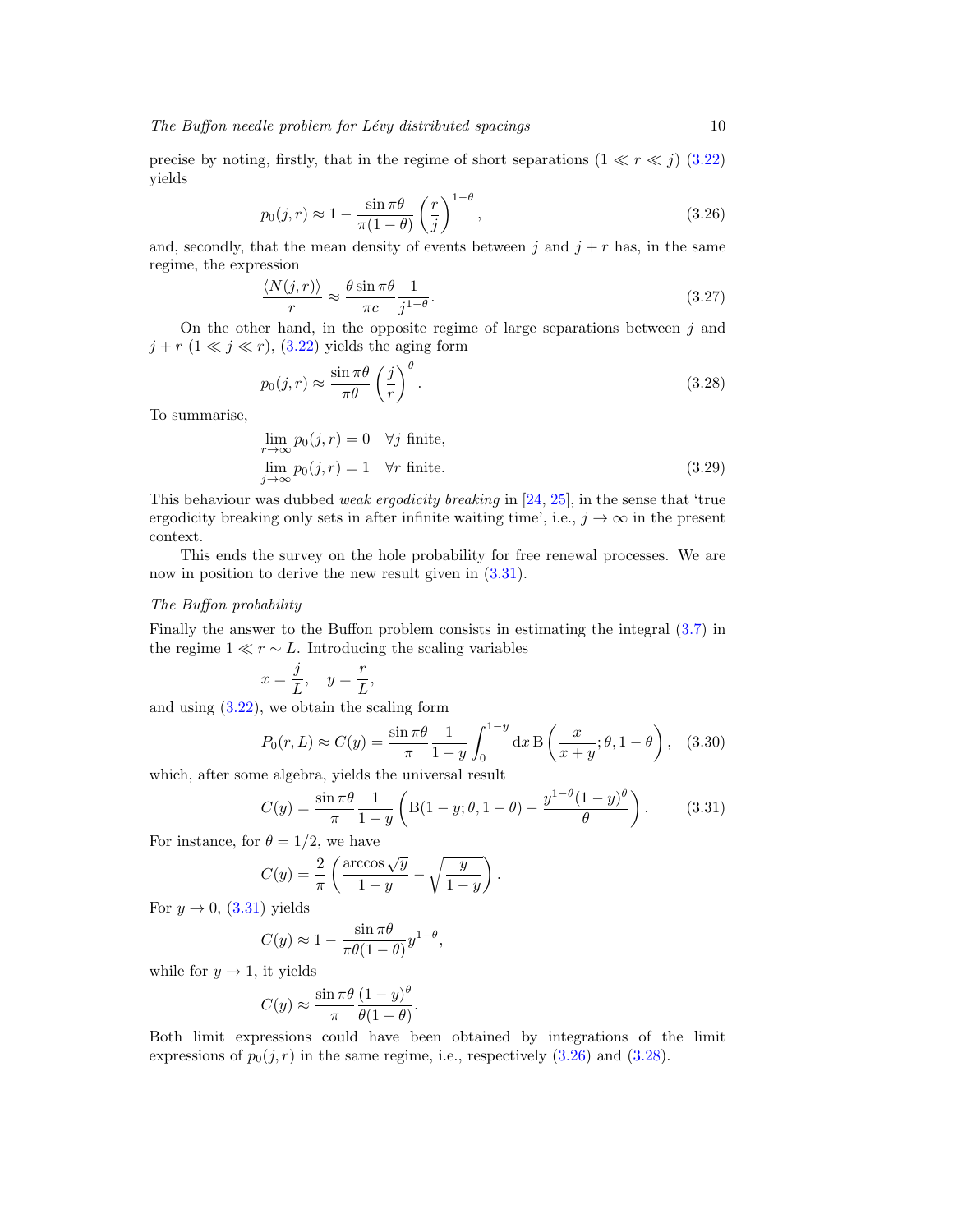## <span id="page-10-0"></span>4. Probability of an empty interval for a tied-down renewal process

We now consider the tied-down renewal process, with condition  $(2.4)$  at L. Consider the interval of length  $r$ , with left endpoint located on site j (see figure [2\)](#page-2-1). The aim of this section is to give the general expression of the probability  $p_0(j, r, L)$  for the interval  $(j, j + r)$  to be empty, which is the quantity of central interest. Here we shall describe the process using a discrete formalism (see also [\[15\]](#page-20-5)). This framework complements and enriches the viewpoint based on the continuum formalism used previously in [\[5,](#page-19-4) [14\]](#page-20-4). It is also appropriate for the description of the tied-down random walk.

# <span id="page-10-5"></span>4.1. Weight of configurations

A configuration of the process,  $C = \{X_1 = k_1, X_2 = k_2, \ldots, X_{N_L} = k_n, N_L = n\}$ , has weight [\[5,](#page-19-4) [14,](#page-20-4) [15\]](#page-20-5)

<span id="page-10-6"></span>
$$
\mathbb{P}(\mathcal{C}) = \frac{1}{Z(L)} f(k_1) \dots f(k_n) \delta\left(\sum_{i=1}^n k_i, L\right),\tag{4.1}
$$

where the partition function,

<span id="page-10-1"></span>
$$
Z(L) = \sum_{\mathcal{C}} \mathbb{P}(\mathcal{C}) = \sum_{n \ge 0} \sum_{\{k_i\}} f(k_1) \dots f(k_n) \delta\left(\sum_{i=1}^n k_i, L\right)
$$
  
= 
$$
\sum_{n \ge 0} \mathbb{P}(S_n = L) = \mathbb{P}(S_{N_L} = L) = \langle \delta(S_{N_L}, L) \rangle,
$$
 (4.2)

is the probability that a renewal occurs at L (with the notation  $S_n = X_1 + \cdots + X_n$ , see  $(2.1)$ . Its generating function ensues from  $(4.2)$ ,

<span id="page-10-2"></span>
$$
\tilde{Z}(z) = \sum_{L \ge 0} z^L Z(L) = \sum_{n \ge 0} \sum_{\{k_i\}} z^{k_1} f(k_1) \dots z^{k_n} f(k_n)
$$

$$
= \sum_{n \ge 0} \tilde{f}(z)^n = \frac{1}{1 - \tilde{f}(z)},
$$
(4.3)

with

$$
\tilde{f}(z) = \sum_{k \ge 1} z^k f(k).
$$

Consider for instance the case where

$$
\tilde{f}(z) = 1 - \sqrt{1 - z},\tag{4.4}
$$

corresponding to

<span id="page-10-3"></span>
$$
f(k) = \frac{1}{2^{2k-1}} \frac{(2k-2)!}{(k-1)!k!} \underset{k \to \infty}{\approx} \frac{1}{2\sqrt{\pi}k^{3/2}}.
$$
 (4.5)

Thus

$$
\tilde{Z}(z) = \frac{1}{\sqrt{1-z}},\tag{4.6}
$$

and

<span id="page-10-4"></span>
$$
Z(L) = \frac{1}{2^{2L}} \binom{2L}{L} \underset{L \to \infty}{\approx} \frac{1}{\sqrt{\pi L}}.
$$
\n(4.7)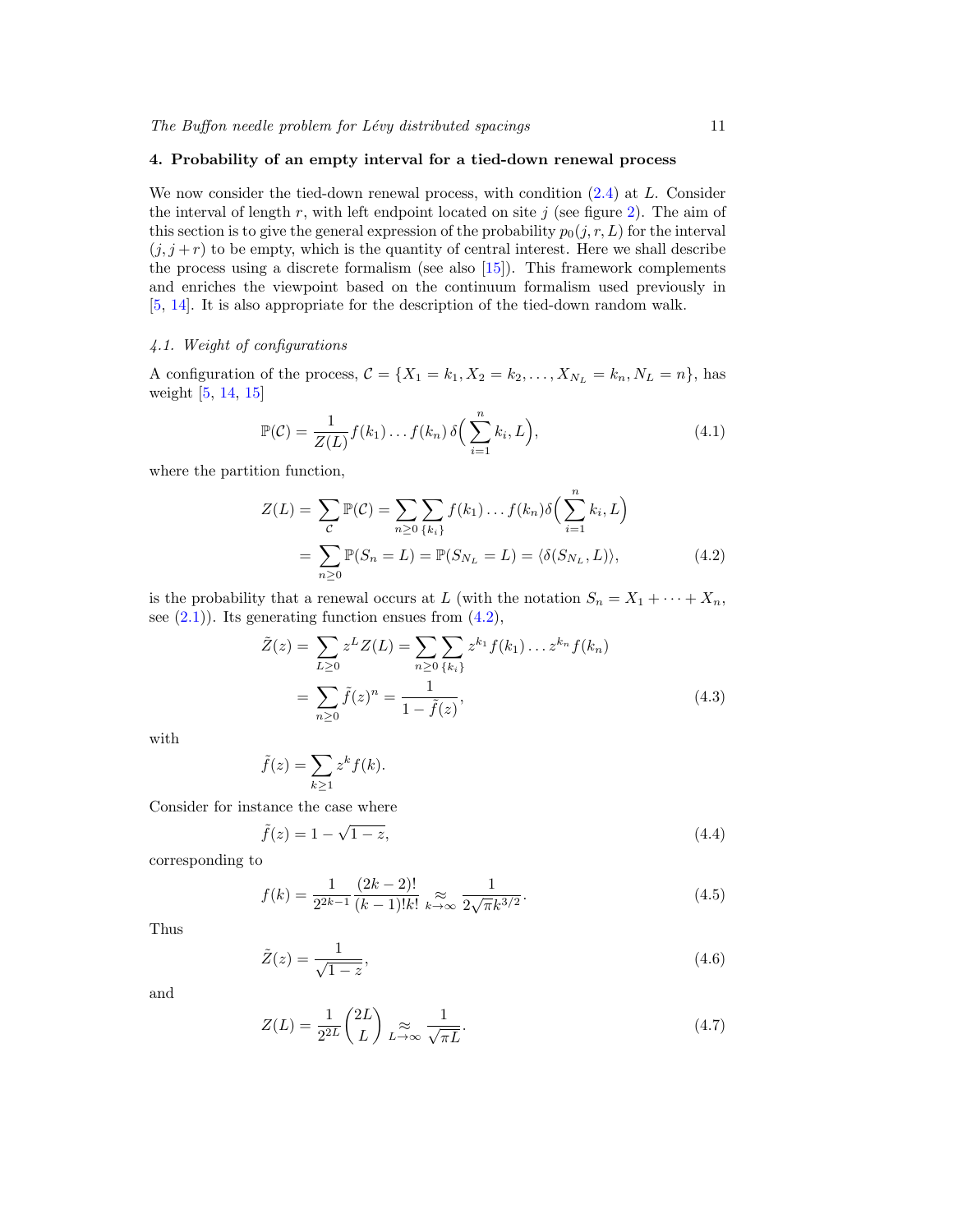The first values of these quantities read  $Z(0) = 1, Z(1) = 1/2, ..., f(1) = 1/2, f(2) =$  $1/8, \ldots$  These quantities have a simple interpretation for the tied-down random walk  $[2, 5, 13, 14, 15]$  $[2, 5, 13, 14, 15]$  $[2, 5, 13, 14, 15]$  $[2, 5, 13, 14, 15]$  $[2, 5, 13, 14, 15]$  $[2, 5, 13, 14, 15]$  $[2, 5, 13, 14, 15]$  $[2, 5, 13, 14, 15]$  $[2, 5, 13, 14, 15]$ . The partition function  $Z(L)$  corresponds to the probability of return at the origin of the walk at time  $2L$ , while  $f(k)$  is the probability of first return at the origin of the walk at time 2k.

# 4.2. Probability for the interval  $(j, j + r)$  to be empty

The general expression of the probability  $p_0(j, r, L)$  for the interval  $(j, j + r)$  to be empty reads

<span id="page-11-1"></span>
$$
p_0(j,r,L) = \frac{1}{Z(L)} \sum_{k_1=0}^j \sum_{k_2=j+r+1}^L Z(k_1) f(k_2 - k_1) Z(L - k_2).
$$
 (4.8)

This expression can easily be understood. The summand  $Z(k_1)f(k_2 - k_1)Z(L - k_2)$ is the probability to find a renewal on the left of the needle  $(k_1 \leq j)$ , followed by an empty interval  $k_2 - k_1$ , where  $k_2$  is the first renewal encountered on the right of the needle  $(k_2 > j + r)\S$ . This expression is left-right symmetric, as can be seen by changing k to  $L - k$ .

In order to answer the Buffon problem, we have to compute the probability  $P_0(r, L)$  for an interval of length r placed uniformly at random on  $(0, L)$  to be empty. This Buffon probability is obtained by summation of  $(4.8)$  on all the possible positions of the left end of the needle,  $0 \le j \le L - r$ , so

<span id="page-11-2"></span>
$$
P_0(r,L) = \frac{1}{L-r+1} \sum_{j=0}^{L-r-1} p_0(j,r,L).
$$
\n(4.9)

The upper bound  $L - r - 1$  takes into account the fact that  $p_0(j, r, L)$  vanishes for  $j \geq L - r$  since there is a renewal at  $j = L$ .

#### <span id="page-11-3"></span>4.3. Probability of an empty interval at equilibrium

We first illustrate [\(4.8\)](#page-11-1) and [\(4.9\)](#page-11-2) on two examples of processes converging to equilibrium.

(a) Consider first the simple example of the geometric distribution of points defined in §[3.2.](#page-5-5) Simple calculations lead to

$$
\mathbb{P}(S_n = L) = \binom{L-1}{n-1} p^n q^{L-n},
$$

so

$$
Z(L) = \sum_{n\geq 0} \mathbb{P}(S_n = L) = p,
$$

as it should, since, as said above,  $Z(L)$  is the probability of finding a renewal (i.e., a marked point) at  $L$ . As a result of  $(4.8)$ , one gets

$$
p_0(j, r, L) = (p_0)_{\text{eq}}(r) = q^r \qquad (0 \le j \le L - r - 1),
$$

<span id="page-11-0"></span> $\S$  We count a renewal located at j, i.e., on the left end of the needle, as being outside the needle, while a renewal located at  $j + r$ , the right end, is counted as being inside. This convention has no consequence for the sequel.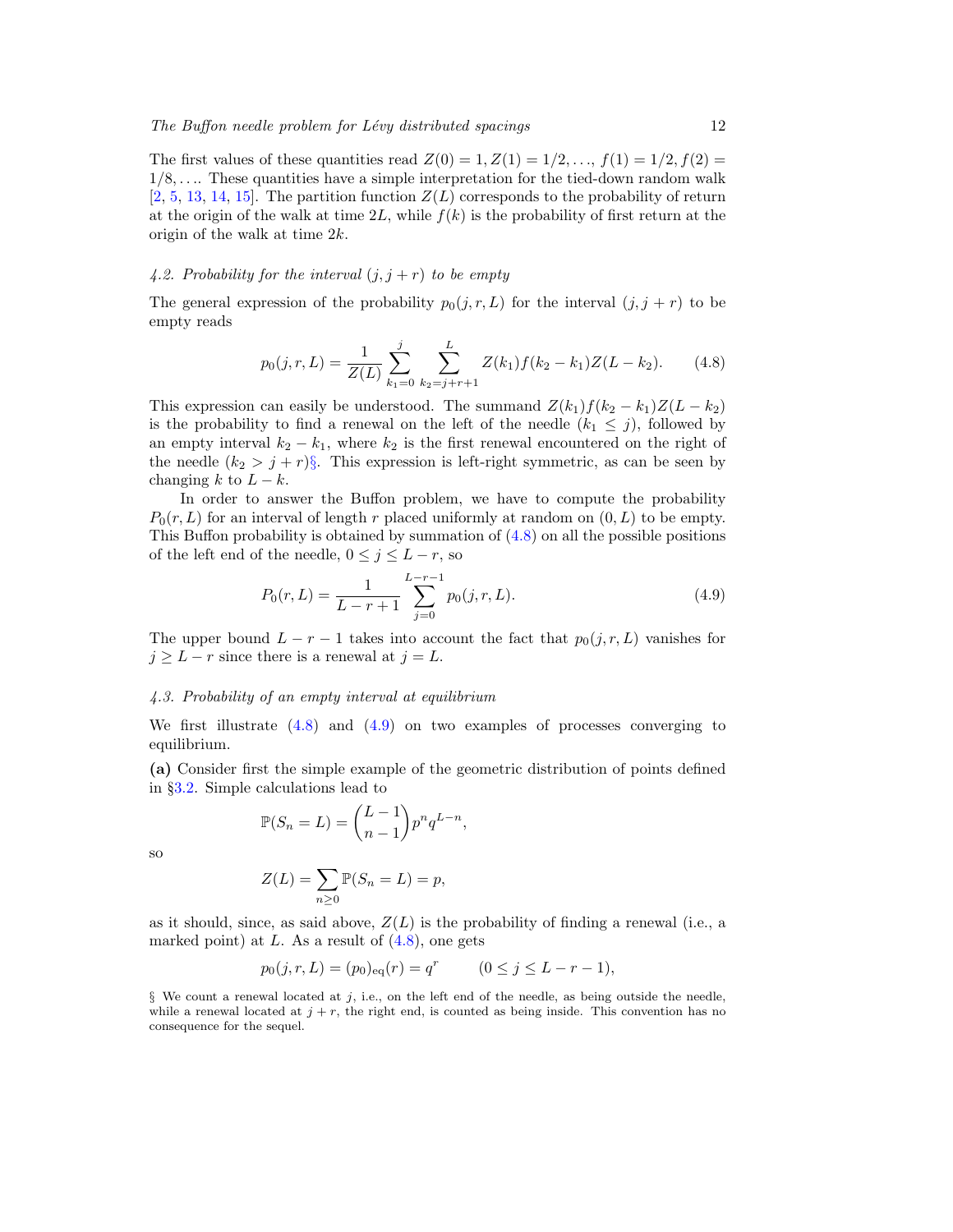The Buffon needle problem for  $Lévy$  distributed spacings  $13$ 

in accord with [\(3.17\)](#page-7-0). Hence

$$
P_0(r, L) = \frac{L - r}{L - r + 1} q^r \xrightarrow[L \to \infty]{} P_0(r) = q^r.
$$
\n(4.10)

The constant value of  $Z(L) = 1/\langle X \rangle = p$  is in line with the fact that the process is at equilibrium.

(b) Consider now a distribution of the intervals  $X_1, X_2, \ldots$  with power-law tail [\(2.5\)](#page-4-1) and index  $\theta > 1$ , the first moment  $\langle X \rangle$  of the distribution  $f(k)$  is finite, and (see, e.g.,  $[14, 15]$  $[14, 15]$  $[14, 15]$ ,

<span id="page-12-1"></span>
$$
Z(L) \underset{L \to \infty}{\approx} \frac{1}{\langle X \rangle} + \frac{c}{\theta(\theta - 1)\langle X \rangle^2} L^{1-\theta}, \tag{4.11}
$$

which shows that asymptotically the process becomes stationary, with a density of renewals equal to  $1/\langle X \rangle$  at large L. Keeping only the dominant term in [\(4.11\)](#page-12-1) yields  $(3.20)$  once again, then by summation on j according to  $(4.9)$  we obtain

$$
P_0(r,L) \underset{L \to \infty}{\approx} P_0(r) = (p_0)_{\text{eq}}(r),
$$

a result in accord with [\(3.19\)](#page-7-1).

## <span id="page-12-0"></span>4.4. Asymptotic analysis of the hole probability when  $\theta < 1$

This section contains the main results of the present work. As for free renewal processes, when the distribution [\(2.5\)](#page-4-1) has tail index  $\theta$  < 1, the system is never at equilibrium and becomes self-similar at long distances. The scaling analysis of [\(4.8\)](#page-11-1) proceeds as follows.

If  $\theta < 1$ , it is known, and easy to infer from  $(4.3)$ , that (see, e.g., [\[14,](#page-20-4) [15\]](#page-20-5)),

<span id="page-12-2"></span>
$$
Z(L) \underset{L \to \infty}{\approx} \frac{\theta \sin \pi \theta}{\pi c} \frac{1}{L^{1-\theta}},
$$
\n(4.12)

which means that renewals become rarer and rarer as  $L$  increases (their density decays as  $1/L^{1-\theta}$ )—a manifestation of the non-stationarity of the process. Note that [\(4.12\)](#page-12-2) is the same as  $(3.27)$  on replacing j by L. Equations  $(4.5)$  and  $(4.7)$  are particular cases of  $(2.5)$  and  $(4.12)$ .

In the continuum limit, with  $1 \ll j \sim r \sim L$ , [\(4.8\)](#page-11-1) can be recast as

$$
p_0(j, r, L) \approx \frac{1}{Z(L)} \int_0^j dk_1 Z(k_1) \int_{j+r}^L dk_2 f(k_2 - k_1) Z(L - k_2).
$$

Introducing the scaling variables

$$
x = \frac{j}{L}
$$
,  $y = \frac{r}{L}$ ,  $a = \frac{k_1}{L}$ ,  $b = \frac{k_2}{L}$ ,

and using [\(4.12\)](#page-12-2), the probability of interest takes the scaling form

$$
p_0(j, r, L) \approx c(x, y),
$$

where

$$
c(x,y) = \frac{\theta \sin \pi \theta}{\pi} \int_0^x da \int_{x+y}^1 db \frac{1}{a^{1-\theta}(b-a)^{1+\theta}(1-b)^{1-\theta}}.
$$
 (4.13)

The second integral can be performed explicitly,

$$
\int_{z}^{1} \mathrm{d}b \, \frac{1}{(b-a)^{1+\theta}(1-b)^{1-\theta}} = \frac{(1-z)^{\theta}}{\theta(1-a)(z-a)^{\theta}}.
$$
\n(4.14)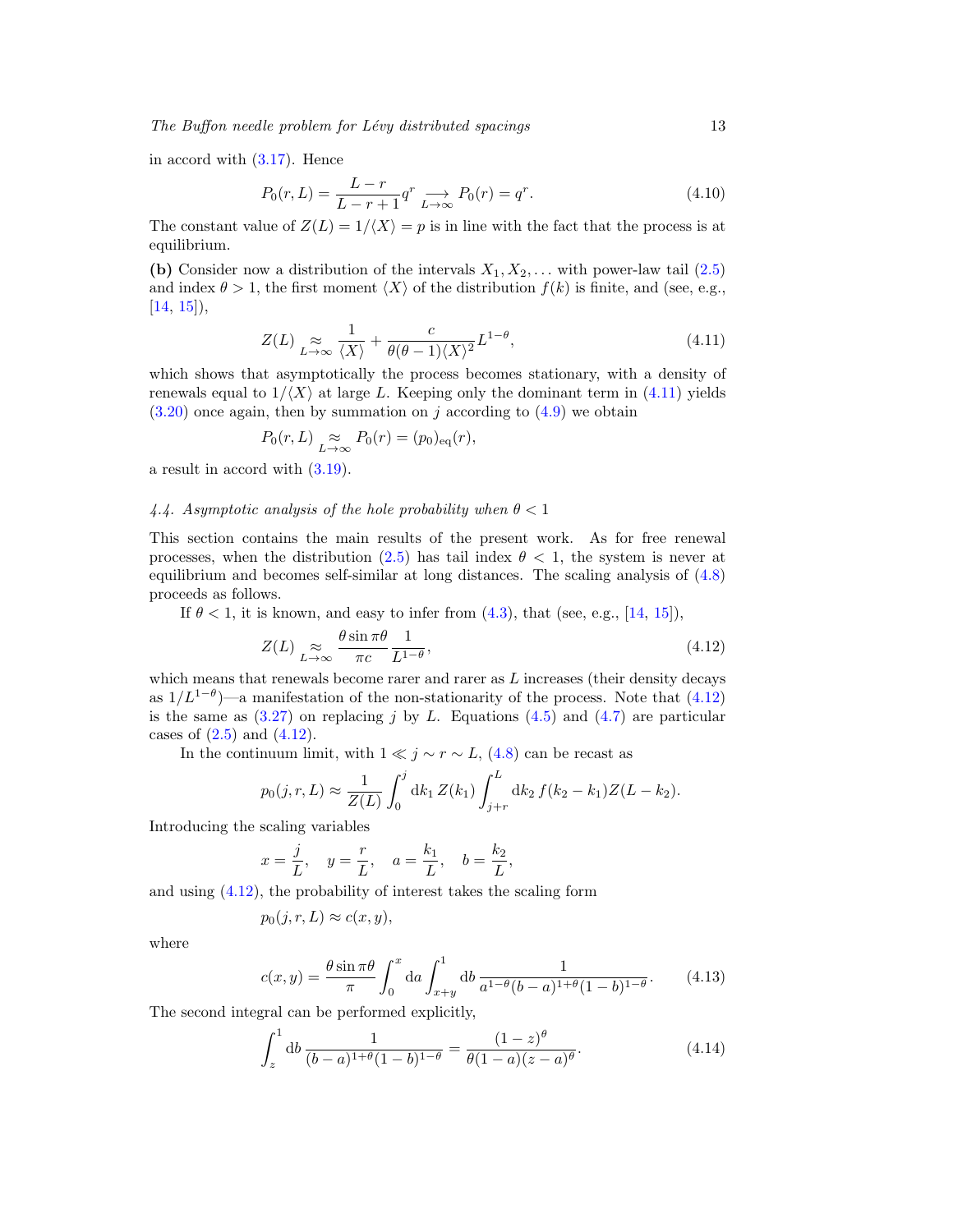We are thus left with

<span id="page-13-3"></span>
$$
c(x,y) = \frac{\sin \pi \theta}{\pi} (1 - x - y)^{\theta} \int_0^x \mathrm{d}a \, \frac{1}{(1 - a)a^{1 - \theta} (x + y - a)^{\theta}}. \tag{4.15}
$$

For  $y = 0$  this expression gives  $c(x, 0) = 1$ , as it should. Making the following change of variable in [\(4.15\)](#page-13-3),

$$
t = \frac{x+y-a}{(1-a)(x+y)},
$$

yields the more explicit expression

<span id="page-13-0"></span>
$$
c(x,y) = 1 - \frac{\sin \pi \theta}{\pi} \mathcal{B}\left(\frac{y}{(1-x)(x+y)}; 1-\theta, \theta\right),
$$
 (4.16)

where  $B(\cdot)$  is the incomplete beta function (see  $(3.23)$ ),

$$
B(z; 1 - \theta, \theta) = \int_0^z dx \, x^{-\theta} (1 - x)^{\theta - 1}.
$$

This expression—which is the main result of this section—is universal since it only depends on the tail index  $\theta$  and not on the details of the distribution  $f(k)$ . Remarkably, it only depends on a single variable, namely the cross-ratio of the four points  $x_1 = 0$ ,  $x_2 = x$ ,  $x_3 = x + y$  and  $x_4 = 1$ ,

$$
\zeta = \frac{(x_1 - x_4)(x_2 - x_3)}{(x_1 - x_3)(x_2 - x_4)} = \frac{y}{(1 - x)(x + y)}.
$$

For  $\theta = 1/2$ , [\(4.16\)](#page-13-0) reduces to the known result for the Brownian bridge (see [\(B.1\)](#page-19-9)),

<span id="page-13-4"></span>
$$
c^{\text{bridge}}(x,y) = 1 - \frac{2}{\pi} \arccos \sqrt{\frac{x(1-x-y)}{(1-x)(x+y)}},
$$
\n(4.17)

which satisfies  $\cos(\pi c^{\text{bridge}}/2)^2 = \zeta$ .

In the regime of short separations, such that  $1 \ll r \ll j \sim L$ , hence  $y \to 0$ , the expression  $(4.16)$  simplifies to

<span id="page-13-1"></span>
$$
c(x,y) \approx 1 - \frac{\sin \pi \theta}{\pi (1-\theta)} \left(\frac{y}{x(1-x)}\right)^{1-\theta}.
$$
 (4.18)

In the regime of large separations, such that  $1 \ll j \ll r \sim L$ , hence  $x \to 0$ , the expression [\(4.16\)](#page-13-0) gives

<span id="page-13-2"></span>
$$
c(x,y) \approx \frac{\sin \pi \theta}{\pi \theta} \left( \frac{x(1-y)}{y} \right)^{\theta}.
$$
 (4.19)

These two last results were found by another method in [\[5\]](#page-19-4) (see the remark in section [4.5\)](#page-14-1).

*Remark.* The counterpart of  $(4.16)$  for the free renewal process is given by  $(3.22)$ . The latter is recovered by taking [\(4.16\)](#page-13-0) in the regime  $1 \ll j \sim r \ll L$ . Accordingly,  $(4.18)$  and  $(4.19)$  generalise  $(3.26)$  and  $(3.28)$ . The property of weak ergodicity breaking [\(3.29\)](#page-9-4) still holds in the present situation.

The last step consists in deriving the integrated scaling function. By integration of  $(4.16)$  on x, the probability  $(4.9)$  takes the scaling form

$$
P_0(r, L) \approx C\left(y = \frac{r}{L}\right) = \frac{1}{1 - y} \int_0^{1 - y} dx \, c(x, y),
$$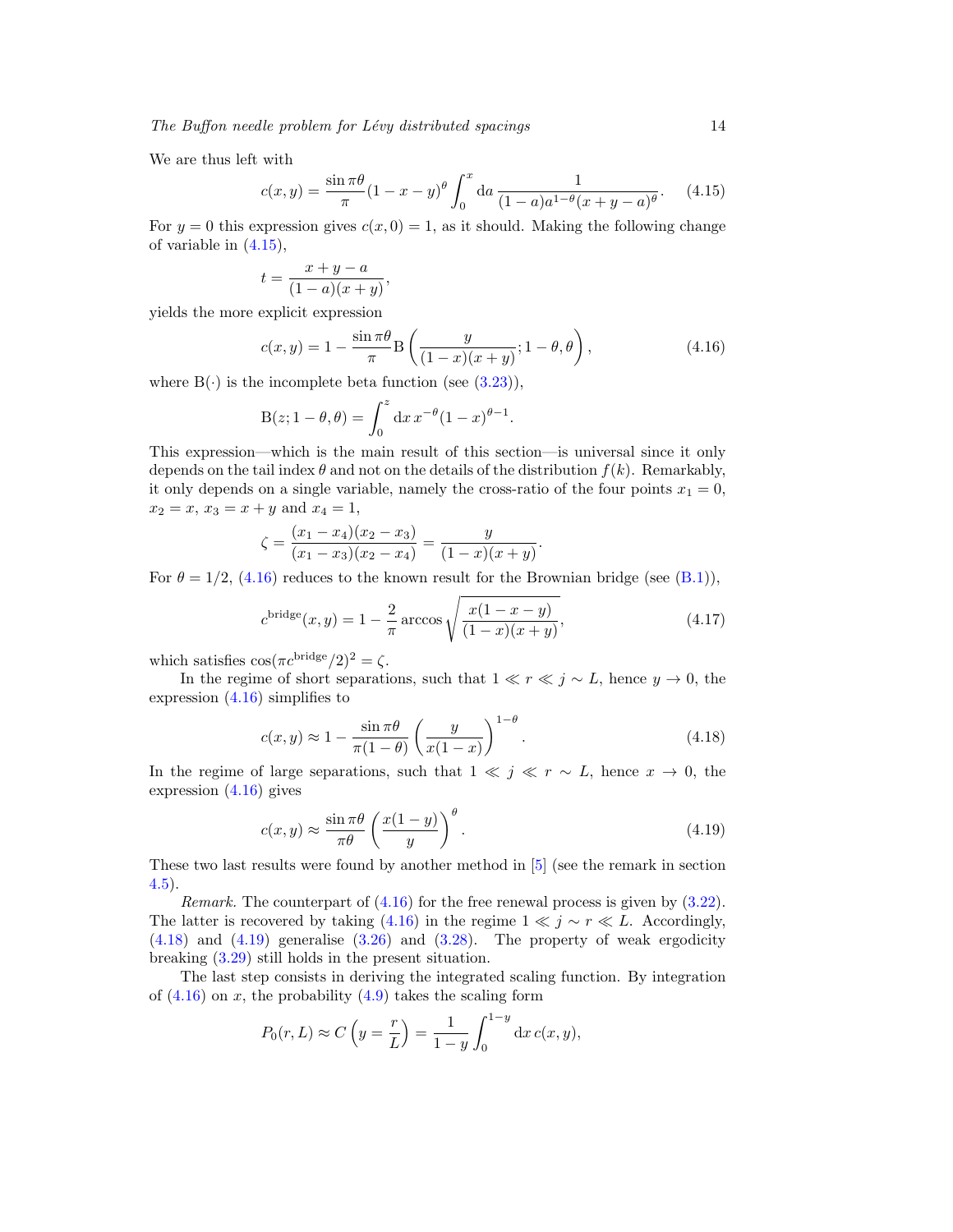yielding, after some algebra,

<span id="page-14-0"></span>
$$
C(y) = \frac{\sin \pi \theta \Gamma(\theta)}{2\sqrt{\pi} \Gamma(1/2 + \theta)} \frac{1+y}{1-y} B\left(\frac{(1-y)^2}{(1+y)^2}; \frac{1}{2} + \theta, 1 - \theta\right). \tag{4.20}
$$

This expression gives the answer to the Buffon problem for distributions with powerlaw tails of index  $\theta < 1$ . It is universal, as was [\(4.16\)](#page-13-0).

In the regime of short separations,  $y \to 0$ , [\(4.20\)](#page-14-0) yields

$$
C(y) \approx 1 - \frac{\Gamma(\theta)}{\Gamma(2\theta)\Gamma(2-\theta)} y^{1-\theta},\tag{4.21}
$$

which can also be obtained by integration of  $(4.18)$  on x [\[6,](#page-19-5) [7\]](#page-19-6). In the other regime of interest,  $y \rightarrow 1$  (large separations), we have

$$
C(y) \approx \frac{(1-\theta)\Gamma(\theta)}{2(1+\theta)\Gamma(2\theta)\Gamma(2-\theta)}(1-y)^{2\theta}.
$$
\n(4.22)

Finally, for  $\theta = 1/2$ , the expression [\(4.20\)](#page-14-0) simplifies to

<span id="page-14-5"></span>
$$
C(y) = \frac{1 - \sqrt{y}}{1 + \sqrt{y}},\tag{4.23}
$$

which coincides with the result given in  $(B.2)$  for  $C^{\text{bridge}}(y)$ , as it should.

# <span id="page-14-1"></span>4.5. A variant

The probability of an empty interval  $p_0(j, r, L)$  can also be expressed in terms of the distribution  $p_E(j, \ell, L) = \mathbb{P}(E_j = \ell)$  of the forward recurrence-time (or excess time)  $E_j$ , starting at j, (see figure [3\)](#page-3-0). Indeed,

<span id="page-14-3"></span>
$$
p_0(j, r, L) = \mathbb{P}(E_j > r) = \sum_{\ell=r+1}^{L-j} p_E(j, \ell, L).
$$
 (4.24)

Comparing to [\(4.8\)](#page-11-1), we have, setting  $k_2 - j = \ell$ ,

<span id="page-14-4"></span>
$$
p_E(j, \ell, L) = \frac{Z(L - j - \ell)}{Z(L)} \sum_{k_1 \le j} Z(k_1) f(j + \ell - k_1).
$$
 (4.25)

The scaling analysis of this quantity—still focusing on the case where  $\theta < 1$ —leads to

$$
p_E(j, \ell, L) \approx \frac{1}{L} g_E(x, \xi), \tag{4.26}
$$

with  $x = j/L$  and  $\xi = \ell/L$  and where

<span id="page-14-2"></span>
$$
g_E(x,\xi) = \frac{\theta \sin \pi \theta}{\pi} \int_0^x \mathrm{d}a \, \frac{(1-x-\xi)^{\theta-1}}{a^{1-\theta}(x+\xi-a)^{1+\theta}}
$$

$$
= \frac{\sin \pi \theta}{\pi} \frac{x^{\theta}}{(x+\xi)\xi^{\theta}(1-x-\xi)^{1-\theta}}.
$$
(4.27)

The scaling function  $g_E(x, \xi)$  is a generalisation to the tied-down process of the corresponding scaling function for the free renewal process given in  $(6.6)$  of  $[4]$ . The latter is recovered by letting  $L \to \infty$  in [\(4.27\)](#page-14-2). Summing (4.27) upon  $\xi$  in the interval  $(y, 1 - x)$  gives back  $(4.16)$ .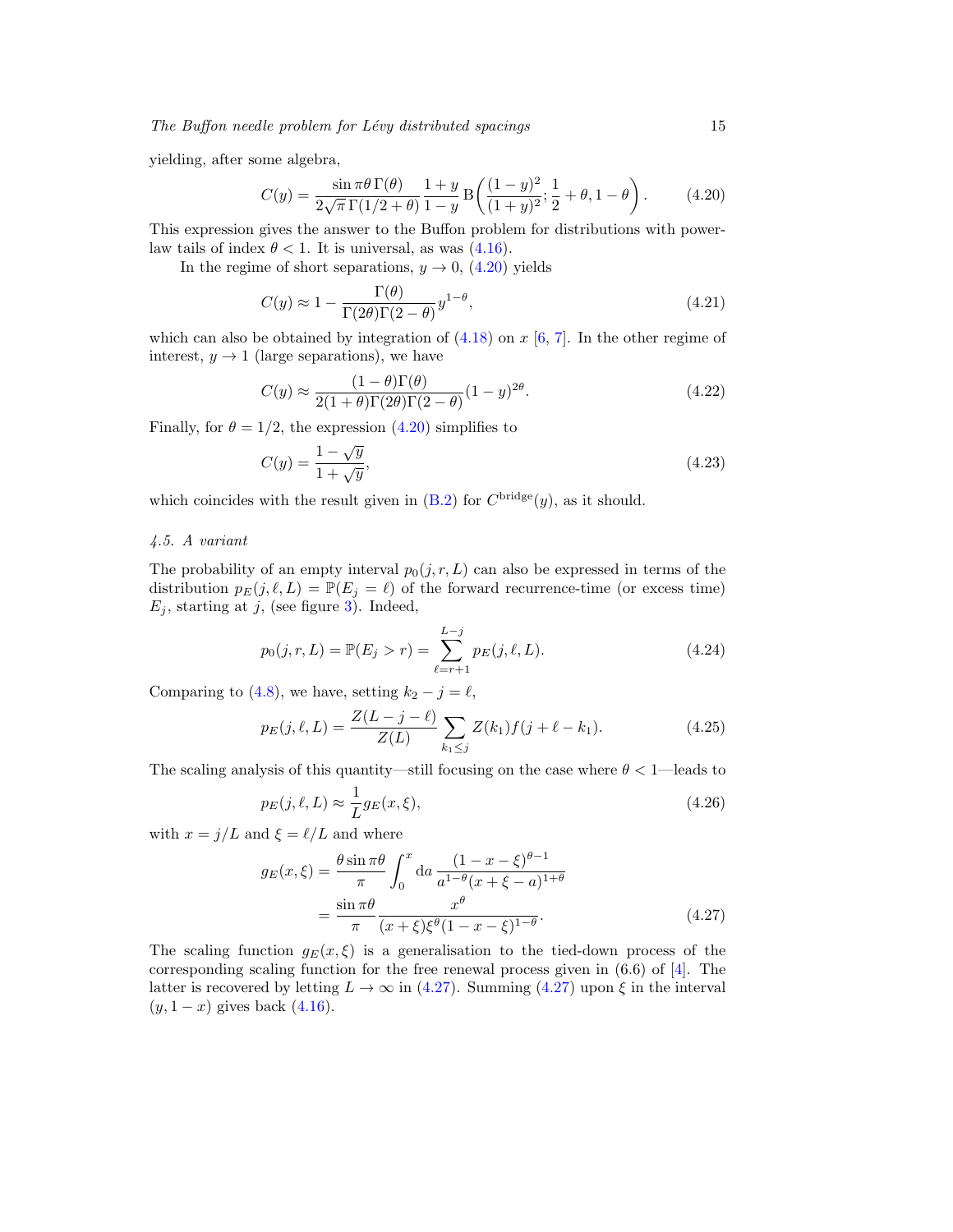#### Remark

The numerator of the generating function of  $p_E(j, \ell, L)$  with respect to all its arguments (with conjugate variables  $u, v, z$ ) is given by

$$
\tilde{p}_E(u, v, z)_{\text{num}} = \sum_{L \ge 0} z^L \sum_{j=0}^L u^j \sum_{\ell=1}^L v^{\ell} p_E(j, \ell, L)_{\text{num}}
$$

$$
= \tilde{Z}(z) \tilde{Z}(zu) \frac{v \tilde{f}(zv) - u \tilde{f}(zu)}{v - u}.
$$
(4.28)

This expression is the discrete counterpart of the expression given in [\[5\]](#page-19-4) for the density of the forward recurrence-time in Laplace space. According to [\(4.24\)](#page-14-3) it is related to the generating function of  $p_0(j, r, L)$  with respect to its arguments j, r, L (with conjugate variables  $u, v, z$  as

$$
\tilde{p}_0(u, v, z)_{|\text{num}} = \sum_{L \ge 0} z^L \sum_{j=0}^L u^j \sum_{r=0}^L v^r p_0(j, r, L)_{|\text{num}} \n= \frac{\tilde{p}_E(u, 1, z)_{|\text{num}} - \tilde{p}_E(u, v, z)_{|\text{num}}}{1 - v}.
$$
\n(4.29)

The asymptotic analysis of this expression was made in [\[5\]](#page-19-4) in the regimes of short and large separations, yielding respectively [\(4.18\)](#page-13-1) and [\(4.19\)](#page-13-2). The direct approach based on [\(4.25\)](#page-14-4) is more convenient for the derivation of the complete expression of the scaling function [\(4.16\)](#page-13-0), valid in all regimes.

# <span id="page-15-0"></span>5. Complementary remarks

This section adds some complements to the body of the text.

### <span id="page-15-1"></span>5.1. Straddling interval and inspection paradox

In Laplace space, for a free renewal process, the density of the interval straddling  $j$  $(2.3)$  reads

<span id="page-15-2"></span>
$$
\underset{j,k}{\mathcal{L}} f_{X_{N_j+1}}(j,k) = \hat{f}_{X_{N_j+1}}(s,u) = \frac{1}{1-\hat{f}(s)} \frac{\hat{f}(u) - \hat{f}(s+u)}{s}.
$$
 (5.1)

This expression can easily be demonstrated by the methods of [\[4\]](#page-19-3). We have

$$
f_{X_{N_j+1},N_j}(j,k,n) = \langle \delta(k - S_{n+1} + S_n) \rangle I(S_n < j < S_{j+1}) \rangle,
$$

where  $I(\cdot)$  is the indicator function of the event inside the parenthesis. Laplace transforming with respect to j and k and summing upon n leads to  $(5.1)$ .

Hence, at equilibrium, we have, using [\(5.1\)](#page-15-2),

$$
(\hat{f}_{X_{N_j+1}})_{\text{eq}}(u) = \lim_{s \to 0} s \hat{f}_{X_{N_j+1}}(s, u) = -\frac{1}{\langle X \rangle} \frac{\mathrm{d}\hat{f}(u)}{\mathrm{d}u},
$$

we thus recover  $(3.13)$ ,

$$
(f_{X_{N_t+1}})_{\text{eq}}(k) = \frac{kf(k)}{\langle X \rangle}.
$$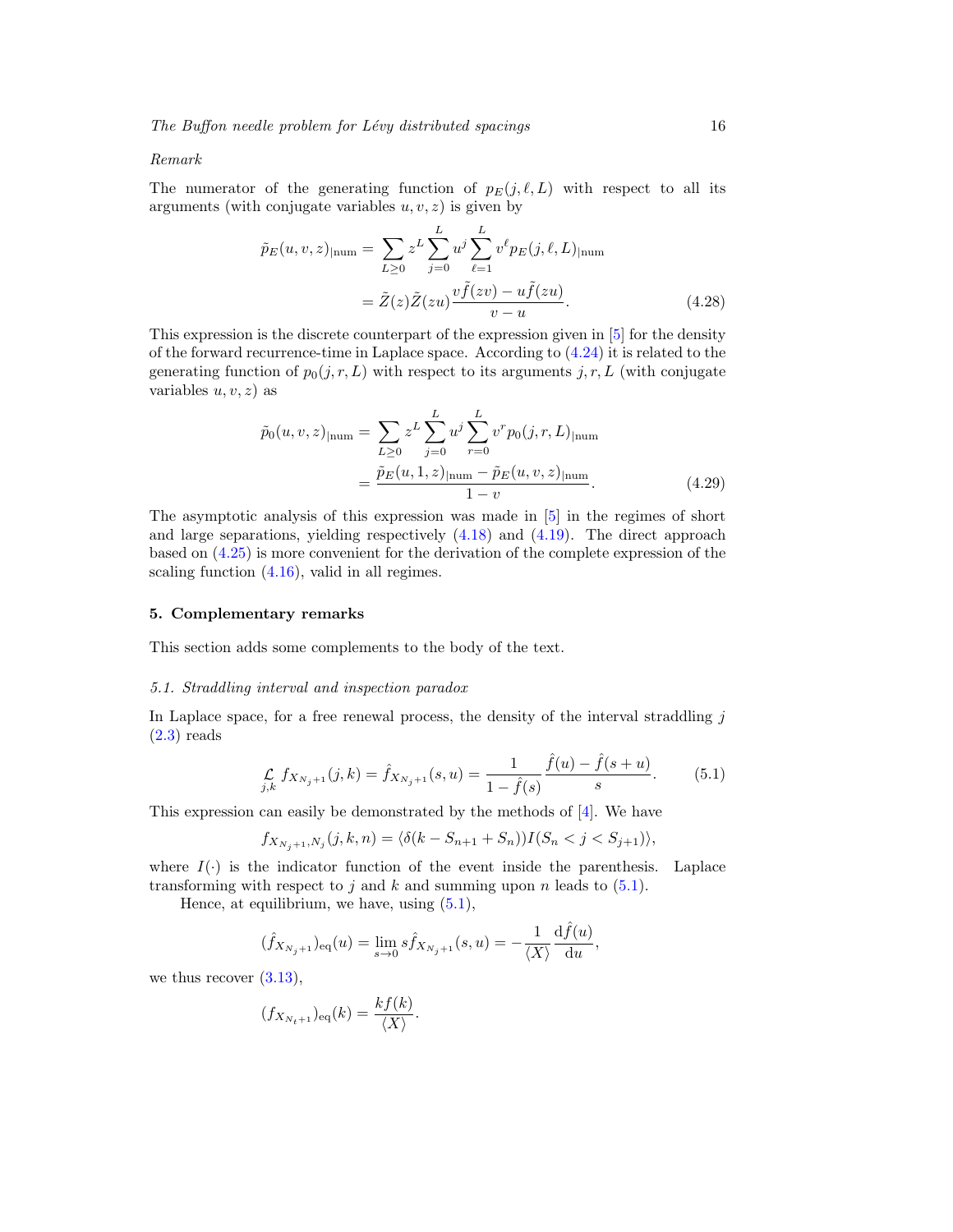The inspection paradox, which states that  $\langle X_{N_j+1} \rangle$  is larger than  $\langle X \rangle$ , ensues immediately. Indeed, if  $f(k)$  is a narrow distribution or a broad distribution with tail index  $\theta > 2$ , one has, at equilibrium,

$$
\langle X_{N_j+1} \rangle_{\text{eq}} = \frac{1}{\langle X \rangle} \int_0^\infty \mathrm{d}k \, k^2 \, f(k) = \frac{\langle X^2 \rangle}{\langle X \rangle} > \langle X \rangle. \tag{5.2}
$$

.

In contrast, if  $1 < \theta < 2$ , this second moment diverges. The inspection paradox is all the more true. The average straddling interval diverges as [\[4\]](#page-19-3)

$$
\langle X_{N_j+1} \rangle \underset{j \to \infty}{\approx} \frac{c}{(\theta-1)(2-\theta)\langle X \rangle} j^{2-\theta}
$$

,

#### 5.2. Behaviour of the hole probability  $p_0$  when  $r \to 0$

It was noted on examples in  $\S 3.2$  $\S 3.2$  that for microscopic values of r the behaviour of the hole probability at equilibrium is given by  $(p_0)_{eq}(r) \approx 1 - r/\langle X \rangle$ . Let us prove this result in all generality and extend it to the case of broad laws with tail index  $\theta < 1$ .

When  $r$  is microscopic the asymptotic behaviours of the free and tied-down processes are the same, so we can restrict the discussion to the case of the free process. We use  $(3.4)$  and  $(3.5)$ . If r is microscopic, the conjugate Laplace variable u is large, while for large j, the conjugate Laplace variable  $s \to 0$ . Therefore, for narrow distributions or broad laws with tail index  $\theta > 1$ , we have

$$
\hat{f}_E(s, u) \approx \frac{1}{u} \frac{1}{s \langle X \rangle}
$$

which, by Laplace inversion, yields

<span id="page-16-0"></span>
$$
(p_0)_{\text{eq}}(r) \approx 1 - \frac{r}{\langle X \rangle},\tag{5.3}
$$

which confirms the generality of the results found in §[3.2.](#page-5-5) On the other hand, for broad laws with tail index  $\theta < 1$ , the same reasoning yields

$$
\hat{f}_E(s,u) \approx \frac{1}{u} \frac{1}{as^{\theta}},
$$

thus, in the regime  $1 \sim r \ll j$ ,

$$
p_0(j,r) \approx 1 - \frac{r}{\langle X_j \rangle},
$$

where we introduced the notation  $\langle X_j \rangle$  for the typical interval length

$$
\langle X_j \rangle \approx \frac{\pi c}{\theta \sin \pi \theta} j^{1-\theta}.
$$

The beauty of this result is that one recognises the asymptotic expression of  $1/Z(j)$ (see  $(4.12)$ ). Now, as seen in  $(4.11)$ , for distributions with a finite first moment, the estimate  $Z(j) \approx 1/\langle X \rangle$  holds for j large. The present discussion extends this result to the case of distributions without finite first moment, i.e., asymptotically,  $Z(j)$  has the interpretation of the inverse typical interval length  $\langle X_i \rangle$ . This interpretation was actually already pointed out in the comment below [\(4.12\)](#page-12-2) in view of [\(3.27\)](#page-9-3).

Let us finally mention that  $(5.3)$  is more general and also holds if the intervals  $X_1, X_2, \cdots$  are not independent (see [\[26\]](#page-21-0)).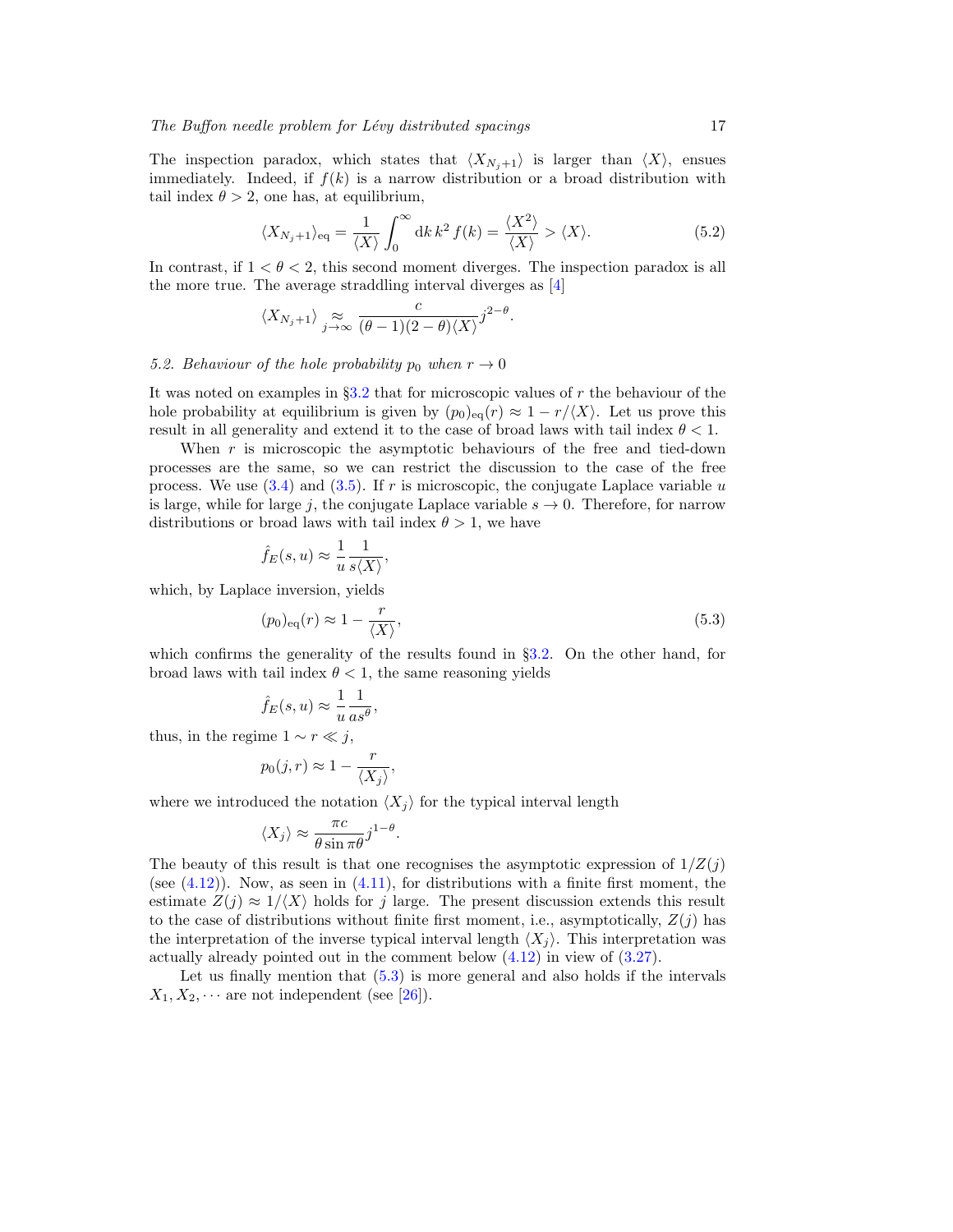#### 5.3. Buffon problem on a ring

Instead of considering the probability of an empty interval on a segment  $(0, L)$ , this probability can also be considered on a ring of size L. However this requires giving a precise definition to the process. If one keeps the definition of the configurations of the process given in §[4.1,](#page-10-5) with weights  $(4.1)$ , meaning that the two endpoints 0 and L are identified into a single point, the only change to be made in the definition of the Buffon probability given by  $(4.9)$  is the interval of integration. The latter is changed into

$$
P_0(r,L) = \frac{1}{L} \sum_{j=0}^{L-r-1} p_0(j,r,L),
$$
\n(5.4)

or into

$$
P_0(r, L) = \frac{1}{L} \int_0^{L-r} \mathrm{d}j \, p_0(j, r, L),\tag{5.5}
$$

in the continuum formalism.

#### 5.4. Correlation function

We defined the probability of having n renewals in the interval  $(j, j + r)$  as, (see [\(3.1\)](#page-4-5)),

$$
p_n(j,r,L) = \mathbb{P}(N(j,r) = n),
$$

where  $N(j, r)$  is the number of renewals in  $(j, j + r)$ . Knowing this probability allows the determination of the correlation function

<span id="page-17-1"></span>
$$
\langle (-1)^{N(j,r)} \rangle = \sum_{n \ge 0} (-1)^n p_n(j,r,L). \tag{5.6}
$$

This correlation is a natural quantity to consider if the intervals represent  $\pm 1$  spin domains. The study of this spin-spin correlation function was performed in [\[4\]](#page-19-3) for the case of a semi-infinite one-dimensional system, that is, for a free renewal process as in figure [1.](#page-2-0) Reference [\[5\]](#page-19-4) gave an extension of this former study to the case of a system of fixed length L, conditioned by  $(2.4)$ , that is, for a tied-down renewal process as in figure [2.](#page-2-1)

It turns out that, for both free and tied-down renewal processes, when the distribution  $f(k)$  is of the form  $(2.5)$ , with  $0 < \theta < 2$ , this correlation function is asymptotically dominated by its first term, namely  $p_0(j, r)$  or  $p_0(j, r, L)$  respectively, and therefore the knowledge of this hole probability suffices to determine the correlation  $(5.6)$   $[4, 5]$  $[4, 5]$ .

#### <span id="page-17-0"></span>6. Discussion

In this paper the focus was on the probability of an empty interval—or hole probability—both for free and tied-down renewal processes. In the first case the hole probability  $p_0(j, r)$  is a function of j, the position of the left end of the needle, and r, the length of the needle, while in the second case  $p_0(j, r, L)$  also depends on the length L of the system.

The present work is a completion of  $[4]$  and  $[5]$ . The main novelty with respect to  $\boxed{4}$  is the determination of the Buffon probability (see [\(3.30\)](#page-9-5) and [\(3.31\)](#page-9-0)) for a broad distribution of intervals  $f(k)$  with a power-law tail [\(2.5\)](#page-4-1) of index  $\theta < 1$  in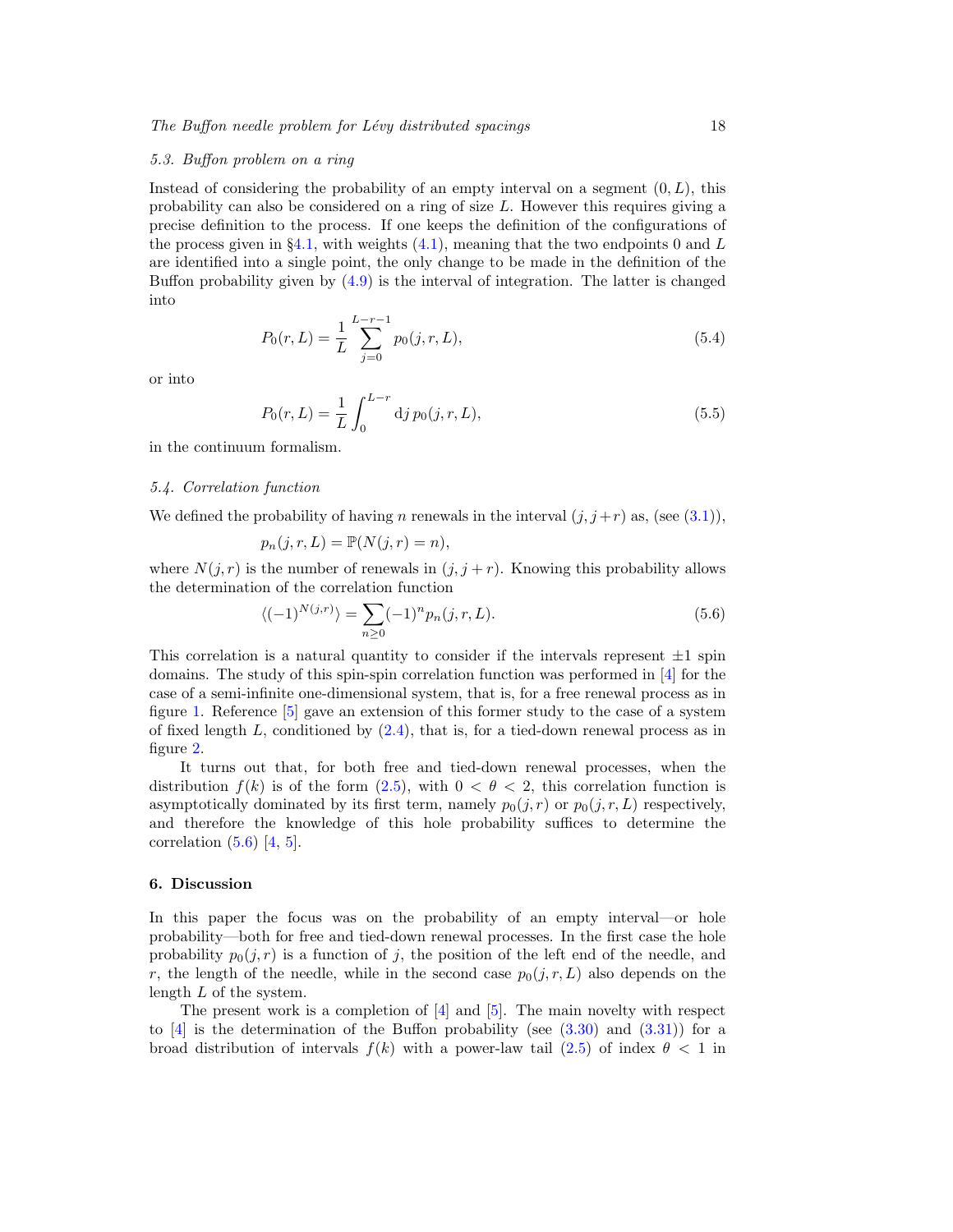the scaling regime  $1 \ll r \sim L$ . As for [\[5\]](#page-19-4), the main novelties are the complete expression [\(4.16\)](#page-13-0) of the universal scaling function  $c(x, y)$ , as well as its integrated expression, the Buffon probability [\(4.20\)](#page-14-0), in the regime where all the arguments of  $p_0(i, r, L) \approx c(x = j/L, y = r/L)$  are large and comparable, again for broad laws with tail index  $\theta < 1$ . The results given in [\[5\]](#page-19-4) were limited to the expressions of  $c(x, y)$ in the two regimes of short and large separations, i.e., respectively [\(4.18\)](#page-13-1) and [\(4.19\)](#page-13-2) and to the expression [\(4.17\)](#page-13-4) of  $c(x, y)$  for the case of the Brownian bridge. For a large system, the expression [\(4.16\)](#page-13-0) still keeps a dependence in the ratio  $x = j/L$ , which demonstrates the nonstationarity of the process. In contrast, if  $\theta > 1$ , the process becomes stationary, when  $j \sim L \to \infty$ , i.e., no longer depends on j.

As mentioned in the Introduction, this kind of systems, made of a random number of iid intervals conditioned by the value of their sum, are naturally encountered in statistical physics, e.g., the tied-down random walk [\[13,](#page-20-3) [14\]](#page-20-4), the model introduced in [\[16,](#page-20-6) [17\]](#page-20-7), or more generally the linear models defined by Fisher [\[18\]](#page-20-8), such as the Poland-Scherraga model [\[19,](#page-20-9) [20\]](#page-20-10), interface models or models of wetting [\[21,](#page-20-11) [22\]](#page-20-12).

The critical spin-spin correlation function of the model considered in [\[17\]](#page-20-7), where the iid intervals  $X_1, X_2, \ldots$  represent positive or negative spin domains partitioning the segment  $(0, L)$ , with a power-law distribution  $(2.5)$  and tail index  $\theta < 1$ , identifies to  $(5.6)$  [\[7\]](#page-19-6). Its expression in the scaling regime is therefore given by  $(4.16)$ , or by  $(4.20)$  after summation on x. The computation of this correlation function, restricted to the regime of short separations, was revisited in [\[9,](#page-19-8) [8\]](#page-19-7), using heuristic methods which boil down to considering the system at equilibrium. It was however pointed out in  $[6, 7]$  $[6, 7]$  that applying the equilibrium formalism of §[3.2](#page-5-5) or §[4.3](#page-11-3) to a situation where the tail exponent  $\theta < 1$  is incorrect, irrespective of whether the geometry of the system is a line segment  $[8]$  or a ring  $[9]$ .

# Acknowledgments

It is a pleasure to thank G Giacomin and J M Luck for enlightening discussions and P Calka for useful correspondence.

## <span id="page-18-0"></span>Appendix A. A word on notations

#### Asymptotic equivalence

The symbol ≈ stands for asymptotic equivalence; the symbol  $\sim$  is weaker and means 'of the order of'.

#### Probability densities, Laplace transforms, limiting distributions

The probability density function of the continuous random variable  $X$  is denoted by  $f_X(x)$ , with

$$
f_X(x) = \frac{\mathrm{d}}{\mathrm{d}x} \mathbb{P}(X < x).
$$

In the case of the forward recurrence-time  $E_j$ , the density

$$
f_E(j,\ell) = \frac{\mathrm{d}}{\mathrm{d}\ell} \mathbb{P}(E_j < \ell)
$$

<span id="page-18-1"></span> $\parallel$  Taking periodic boundary conditions in the context of a spin model with Boltzmann weights given by  $(4.1)$ , as done in [\[9\]](#page-19-8), brings the additional difficulty of having to select configurations such that the parity of the number of domains is compatible with periodicity. This issue is not addressed in [\[9\]](#page-19-8).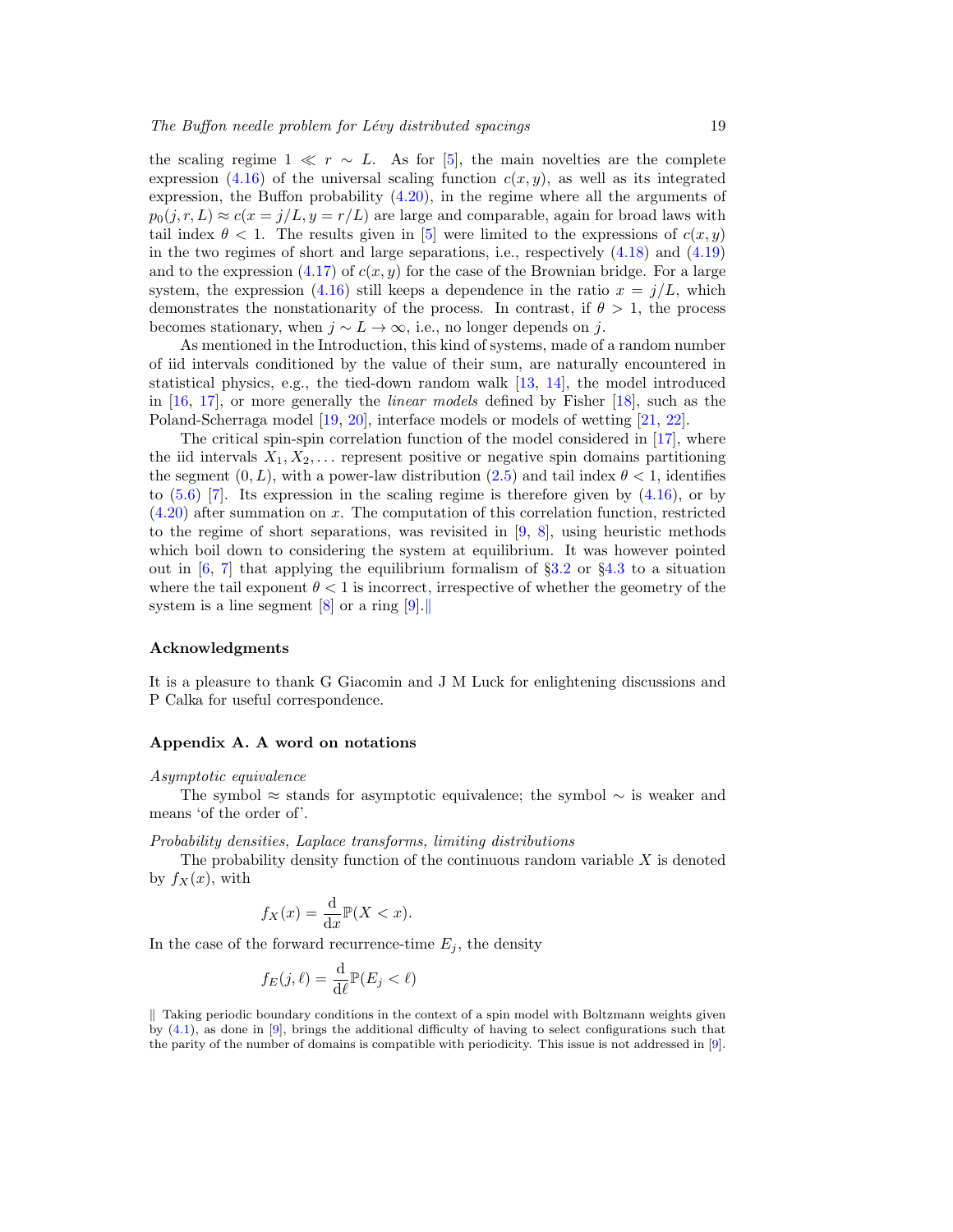$$
\hat{f}_E(j, u) = \mathcal{L}_{\ell} f_E(j, \ell) = \langle e^{-uE_j} \rangle = \int_0^{\infty} d\ell \, e^{-u\ell} f_E(j, \ell),
$$

and its double Laplace transform with respect to j and  $\ell$  is denoted by

$$
\hat{f}_E(s, u) = \mathcal{L}_{j, \ell} f_E(j, \ell) = \mathcal{L}_{j} \langle e^{-uE_j} \rangle = \int_0^\infty d j e^{-sj} \int_0^\infty d \ell e^{-u\ell} f_E(j, \ell).
$$

When  $\theta < 1$ ,  $E_j$  scales asymptotically as j. As  $j \to \infty$  the rescaled variable  $E_j/j$ converges to a limit, denoted by

$$
X = \lim_{j \to \infty} j^{-1} E_j,
$$

with limiting density  $f_X(x)$ , (see [\(3.21\)](#page-8-3)).

# Appendix B. Correlation function for the Brownian bridge

This appendix is a reminder of results given in  $[5, 6]$  $[5, 6]$ . The continuum limit of the tied-down random walk defined in  $\S2$  $\S2$  (see  $(4.7)$ ,  $(4.5)$ ) is the Brownian bridge. A direct computation, based on the fact that the Brownian bridge is a Gaussian process, gives the correlation function defined in [\(5.6\)](#page-17-1) [\[5\]](#page-19-4),

<span id="page-19-9"></span>
$$
\langle (-1)^{N(j,r)} \rangle = 1 - \frac{2}{\pi} \arccos \sqrt{\frac{j(L-j-r)}{(j+r)(L-j)}},
$$
\n(B.1)

yielding  $(4.17)$  for  $c^{\text{bridge}}(x, y)$ . A comparison between  $(4.8)$  for the tied-down random walk and [\(B.1\)](#page-19-9) for  $L = 400, r = 40$  is given in figure [B1,](#page-20-16) with excellent agreement. This figure gives an illustration of the asymptotic dominance of  $p_0(j, r, L)$  mentioned in §[6.](#page-17-0)

Integrating  $(B.1)$  on j gives

<span id="page-19-10"></span>
$$
C^{\text{bridge}}(y) = \frac{1 - \sqrt{y}}{1 + \sqrt{y}},
$$
\n(B.2)

in agreement with [\(4.23\)](#page-14-5) which was obtained from [\(4.20\)](#page-14-0) for  $\theta = 1/2$ .

#### References

- <span id="page-19-0"></span>[1] Kendall M G and Moran P A P 1963 Geometrical Probability (London: Griffin)
- <span id="page-19-1"></span>[2] Feller W 1968 1971 An Introduction to Probability Theory and its Applications volumes 1&2 (New York: Wiley)
- <span id="page-19-2"></span>[3] Calka P 2019 Some classical problems in random geometry in Stochastic Geometry, Coupier D (ed.) Lecture Notes in Math. 2237 Springer
- <span id="page-19-3"></span>[4] Godrèche C and Luck J M 2001 J. Stat. Phys. 104 489 Statistics of the occupation time of renewal processes
- <span id="page-19-4"></span>[5] Godrèche C 2017 J. Stat. Mech. P073205 Two-time correlation and occupation time for the Brownian bridge and tied-down renewal processes
- <span id="page-19-5"></span>[6] Godrèche C 2019 arXiv:1909.11540 cond-mat.stat-mech Non stationarity of renewal processes with power-law tails
- <span id="page-19-6"></span>[7] Godrèche C 2021 J. Phys. A 54 038001 Comment on 'fluctuation-dominated phase ordering at a mixed order transition'
- <span id="page-19-7"></span>[8] Barma M, Majumdar S N and Mukamel D 2019 arXiv:1902.06416 cond-mat.stat-mech Fluctuation-dominated phase ordering at a mixed order transition
- <span id="page-19-8"></span>[9] Barma M, Majumdar S N and Mukamel D 2019 J. Phys. A 52 254001 Fluctuation-dominated phase ordering at a mixed order transition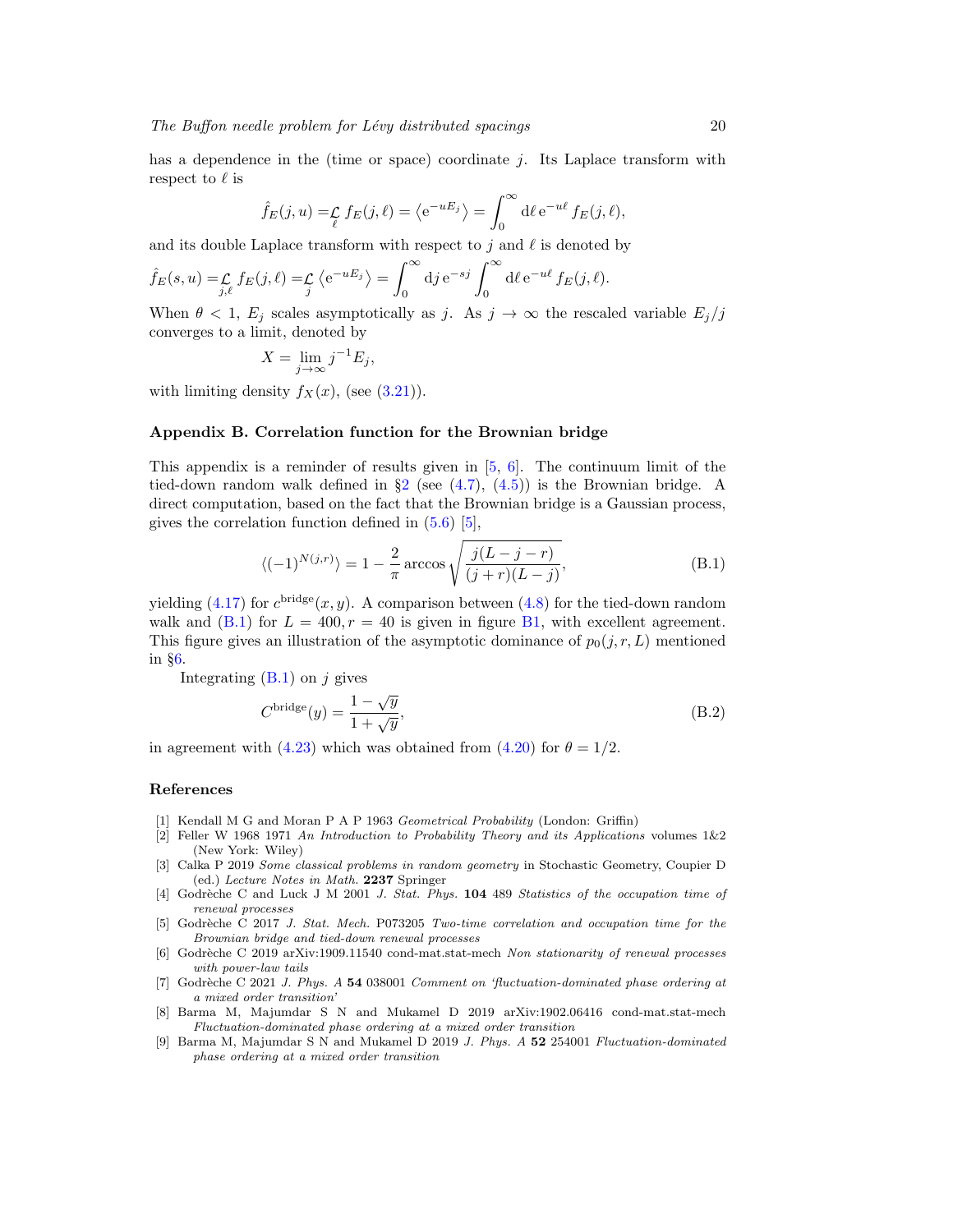

<span id="page-20-16"></span>**Figure B1.** Exact probability  $p_0(j, r, L)$  given by [\(4.8\)](#page-11-1) as a function of  $j/L$ for the tied-down random walk (red dots). This probability is compared to the analytical expression [\(B.1\)](#page-19-9) of the correlation function of the sign of the position for the Brownian bridge (continuous curve). Here  $r = 40$ ,  $L = 400$ .

- <span id="page-20-0"></span>[10] Grimmett G R and Stirzaker D R 2001 Probability and Random Processes (Oxford: Oxford University Press)
- <span id="page-20-1"></span>[11] Cox D R 1962 Renewal theory (London: Methuen)
- <span id="page-20-2"></span>[12] Cox D R and Miller H D 1965 The Theory of Stochastic Processes (London: Chapman & Hall).
- <span id="page-20-3"></span>[13] Wendel J G 1964 Math. Scand. 14 21 Zero-Free Intervals of Semi-Stable Markov Processes
- <span id="page-20-4"></span>[14] Godrèche C 2017 J. Phys. A 50 195003 Longest interval between zeros of the tied-down random walk, the Brownian bridge and related renewal processes
- <span id="page-20-5"></span>[15] Godrèche C 2021 J. Stat. Phys. 182 13 Condensation and Extremes for a Fluctuating Number of Independent Random Variables
- <span id="page-20-6"></span>[16] Bialas P, Burda Z and Johnston D 1999 Nucl. Phys. B 542 413 Phase diagram of the mean field model of simplicial gravity
- <span id="page-20-7"></span>[17] Bar A and Mukamel D 2014 J. Stat. Mech. P11001 Mixed order transition and condensation in an exactly soluble one dimensional spin model
- <span id="page-20-8"></span>[18] Fisher M 1984 J. Stat. Phys. 34 667 Walks, Walls, Wetting and Melting
- <span id="page-20-9"></span>[19] Poland D and Scheraga H A 1966 J. Chem. Phys. 45 1456 Phase Transitions in One Dimension and the Helix-Coil Transition in Polyamino Acids
- <span id="page-20-10"></span>[20] Poland D and Scheraga H A 1966 J. Chem. Phys. 45 1464 Occurrence of a Phase Transition in Nucleic Acid Models
- <span id="page-20-11"></span>[21] Giacomin G 2007 Random polymer models (Imperial College Press: World Scientific)
- <span id="page-20-12"></span> $[22]$  Giacomin G 2011 Disorder and critical phenomena through basic probability models École d'été de probabilités de Saint-Flour Lect. Notes Math. Springer
- <span id="page-20-13"></span>[23] Bardou F, Bouchaud, J P, Aspect A and Cohen-Tannoudji C 2001 Lévy Statistics and Laser Cooling (Cambridge: Cambridge University Press)
- <span id="page-20-14"></span>[24] Bouchaud J P 1992 J. Phys. I France 2 1705 Weak ergodicity breaking and aging in disordered systems
- <span id="page-20-15"></span>[25] Bouchaud J P and Dean D S 1995 J. Phys. I France 5 265 Aging on Parisi's Tree